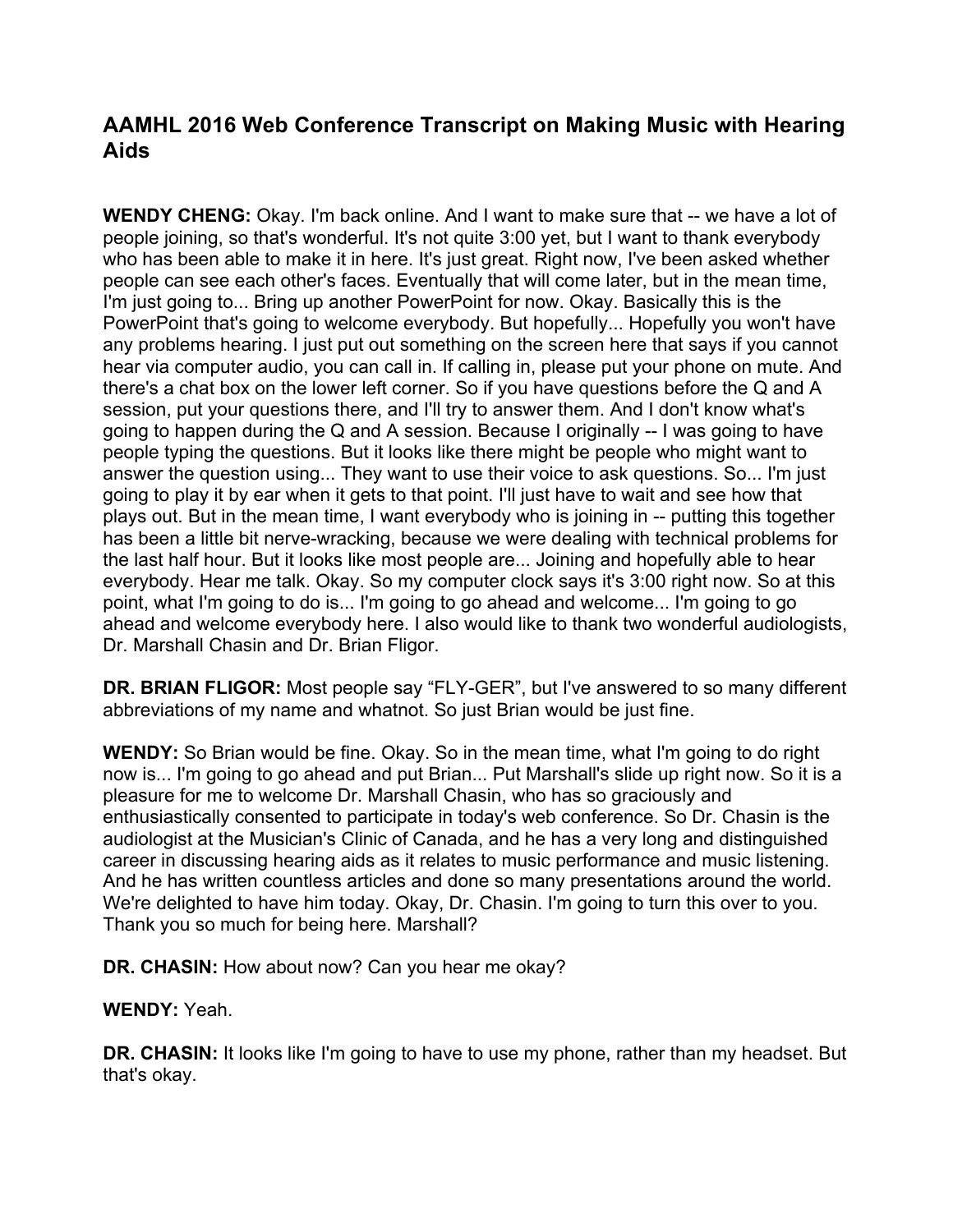## **WENDY:** We can hear you now.

**DR. CHASIN:** Okay. There. Happy Guy Fawkes' Day to everyone. I don't know if you people in the United States know this, but to us United Empire Loyalists over here in Canada, this is a very important day, because Guy Fawkes unsuccessfully tried to blow up the parliament building in Britain, many years ago. Before I was born. And we burn him in effigy every November 5th, to show our allegiance to -- I guess it was the king at the time - - in England. To those that are not British or Canadian or part of the Commonwealth, you have no idea what I'm talking about. Now, hearing aids and music is a really interesting topic, for a number of reasons. One of which is that it's not a software issue. You can have a hearing aid and you can program your hearing aids until the cows come home, and it won't make any difference at all. The issue has to do with technological limitations in the hearing aid itself. So it's not inconceivable to have one hearing aid for music and another for speech. In fact, we used to do that in the olden days. So this is why the topic can also be called music and hearing aids, or more importantly, hearing aids is not a software issue. Not a programming issue. This is a slide I like to put up. It has nothing to do with today's topic, but it certainly shows you the infatuation auditory scientists had with music in the olden days. This is from the 1880s, and Helmholz himself was in the audience, and he thought this was a viable explanation of how the ear filtered out and changed sounds into different frequencies. I personally have tried it, and it doesn't work. And I've rubbed erasers on different parts of my pinna, my ear, to listen to different sounds and played it part to people who had perfect pitch, and they couldn't hear it. So even though it's cute, it has nothing to do with reality. Music and speech are different. And very similar in some other ways. One area that they're different -- waiting until the computer comes around here. I think the computer is having a little bit of a slow point here. Let me just check that.

## **WENDY:** Are you trying to... Oh, here it is.

**DR. CHASIN:** It was just a limitation on the screen. I've got it up and running now. But there are four differences between speech and music. One is that there are differences in the shapes of speech, versus the music spectra. They have something different -- which I refer to as phonemic versus phonetic requirements. And in fact, the license plate of my car says PHONETIC. I drove up to a fast food place, and the lady asked what phone-tick means. And I said you should never use a cell phone, because the phone ticks burrow into your brain.

The third difference is differing sound levels, and the fourth is something called crest factors. I'll deal with all of these. Talking about the first one, speech understandably is coming from the human vocal tract. Whether someone is speaking Portuguese in Portugal, English in England, or Chinese in China, it's coming from a vocal tract that's 17 centimeters long, has a nose in parallel to the mouth, oral cavity, has lips and tongue. It's no surprise that the long-term speech spectrum is pretty consistent from language to language.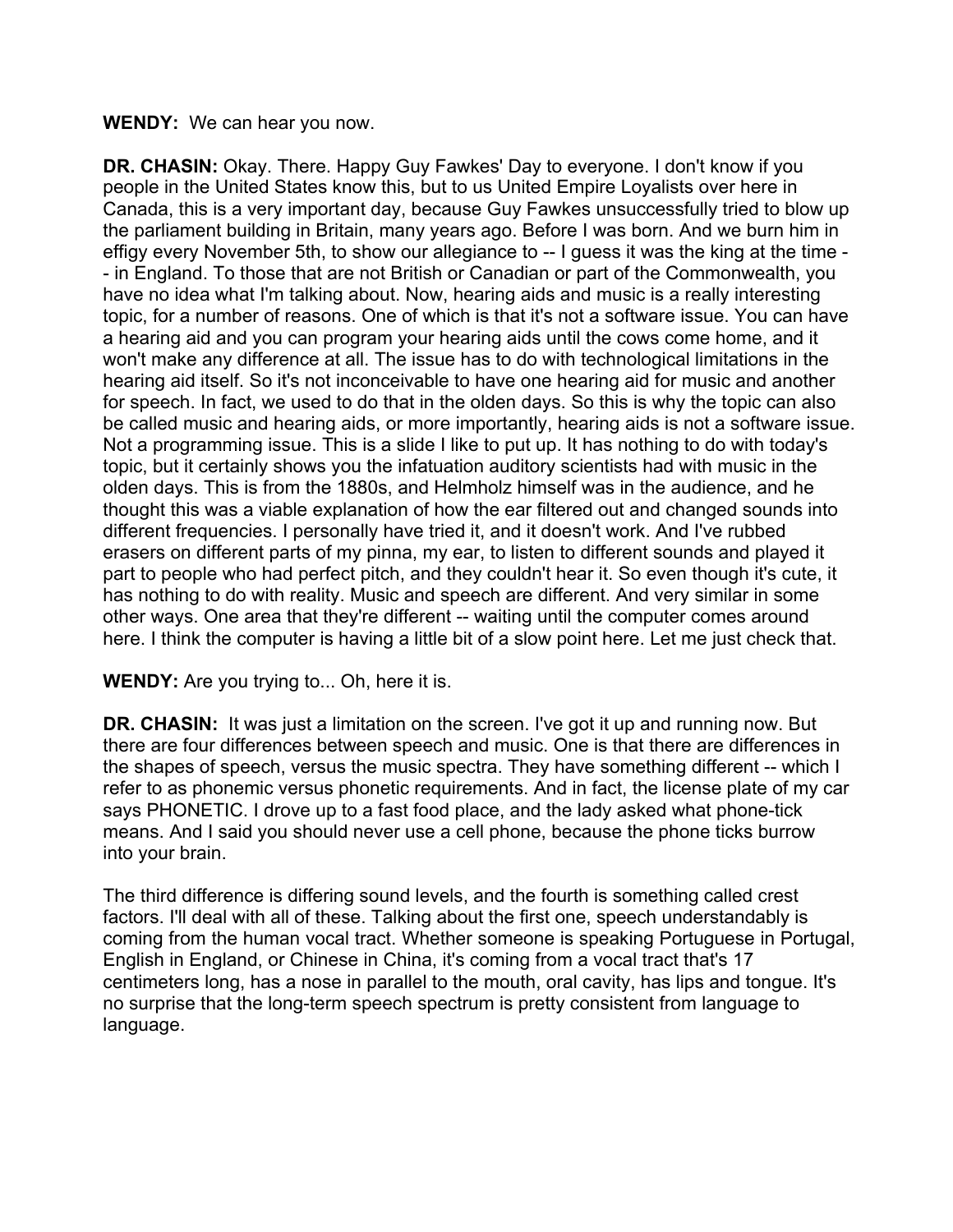However, in contrast, music has many sources. It can come from a violin, which is not all that dissimilar to speech, but it can also come from a percussive instrument, which is quite a bit different. So you can use a long-term average speech spectrum as a goal, but in a hearing aid, I think it's a little bit misleading. This slide shows you a spectrum comparison between what we call the long-term speech spectrum, LSS, and violin. They have the same intensity, but have lower frequency at the lower pitches and higher at the higher pitches. Now all of a sudden, it looks nothing like speech. So the goal of a long-term music spectrum that we use for hearing aids is a little bit misleading. Another difference, rather, has to do with what is important. So phonetic is what the -- the musical instrument actually generates. So my clarinet and a violin can actually generate a pretty broadband signal, going right up beyond the top end of the piano keyboard. The lower frequencies as well. But what's important to me as a clarinet player is the lower frequency interresonant recognition. When I say something sounds great, I'm going to (inaudible) 1,000 hertz on the left of the piano keyboard. Whereas when a violinist says it's a great sound, they are referring to the whole range of sounds. Specifically the amplitude or the fundamental higher pitch harmonics. If you change that in any way, it's going to sound pretty lousy. So a violin and clarinet player generate the same phonetic output, but their importance, their phonemic requirement is a little bit misleading.

Here I have a picture of my license plate. You kind of have to wonder what's more nerdy. Having these license plates or perhaps being so surprised that nobody has taken them before you. Another difference that we have... Is differing sound levels. This is the major one. Speech at its most intense is about 80dB. Maybe with the peaks of the vowels, ah. The average is about 65 decibels. But that's speech. You can definitely yell loud, but it's really unusual. Normal conversational speech peaks in the mid-80s. Whereas music, even quiet music, can be well in excess of 100 decibels, with peaks in excess of 120 decibels. So music is just louder than speech. And finally, the crest factor, having nothing to do with toothpaste, but it's how peaky are the peaks, coming from the musical instrument, versus how peaky are the peaks, relative to the human vocal tract. And that difference is called the crest factor. For speech, the peaks are about 12 decibels higher than the average. Whereas music can be 18 to 20 decibels, and that's because a clarinet or a violin or a drum set has less dampening that's inherent to the human vocal tract. Here's a picture of the crest factor. Difference between the peak and the average RMS signal in decibels. So in summary, speech is about 65 db, whereas music -- not just can be, but usually is greater than 100. It has a 12 decibel crest factor, versus music being 6 decibels higher. Speech falls about 6 decibels for every octave, whereas music can be anything. For those audiologists online, we have a well defined speech intelligibility index, which is a measure of what frequency of speech contributes to clarity. Whereas the goal of having a music intelligibility index is very ill defined. So we're not too sure how we would handle that. My screen keeps doing something. I don't know about your screen. Context in conversation - we can miss out a lot of speech. Even with background noise, we can fill in the blanks. Linguists talk about this as top-down. Where we can fill in the blanks, using our brain. But with music, if we miss a note, we're out of it. If we can't hear it, we don't appreciate it.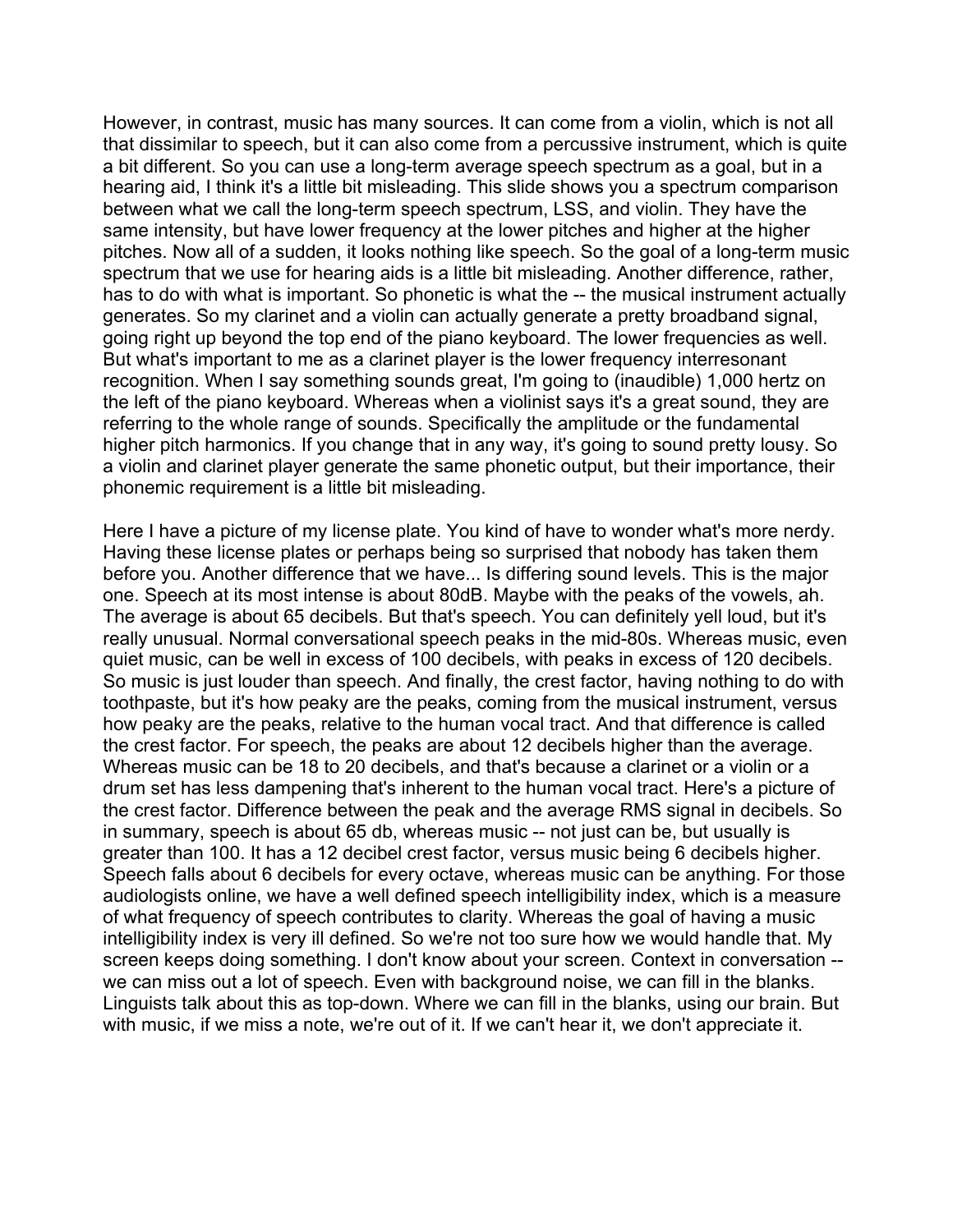**WENDY:** Let me interrupt you for a minute. I'm going to ask everybody to not try to enlarge the size. I would like the slide to be set at 75%. If you are having trouble seeing it at that level, please download the slide from the link that you received yesterday about today's webinar. Because there should be a link for you to download the slides. Thank you so much. Okay. And Dr. Chasin, you can go on now.

**DR. CHASIN:** Thank you, Wendy. One big element in a hearing aid that makes it good for speech -- I'm sorry. My apologies. Good for music, as opposed to just speech - is something called the peak input limiting level. Audiologists will not find this on a hearing aid specification sheet. You can ask the representatives from the various hearing aid manufacturers, and more often than not, they won't know what you're talking about. It's not something like gain or frequency response, some of the more technical measures. But it's still very, very important. And it has to do with the hearing aid's capability to handle sounds over about 85 and 90 decibels. Now, keep in mind what I said before. The loudest component of speech would be on the ordinary of 82 or 85 decibels. The quietest component of many forms of music is far in excess of 100. So what happens is the front end -- you have the microphone. You have this peak input limiting leveler, and then you have the digitization process, the analog to digital computer, that does -- converter, rather, that does all the calculations and allows sounds to have these great digital algorithms applied to them. That's more characteristic of a digital system than the old style analog system. Music, though, can be extremely intense. There we go. So it just occurs after the front end -- we sometimes refer to this as front end distortion. But once you distort music at that very early stage, even before, the computer in the hearing aid can being programmed or adjusted. Once it's distorted, that's it. For those of you over the age of 40, you will remember this gentleman. He is Max Headroom, and sometimes this is referred to as limited front end headroom. I like the analogy of a plane flying towards a bridge. If that plane doesn't duck down pretty soon or it's not a drawbridge that goes up, we're going to have a major problem here. So think of it as a low hanging bridge. There are strategies where you can duck under the bridge and have the bridge go up, but unless you go under the bridge, you're in a bit of difficulty. Same thing with low hanging highway or a bridge that you go to on a car. If you don't have enough headroom, you run into severe distortion. So I did an experiment. And I had a hearing aid built where I could leave everything the same. Same gain, same output, same frequency response, same -- all the stuff that we care about. But I changed the peak input limiting levels. And what I would like to do now is play for you some audio files of speech. Now, keep in mind that the loudest components of speech are about 80 or 85 decibels. And now I'm going to set the peak input limiting level to 115, 105, 96, down to 92, and back to 115. The reason for 115 is that modern hearing aid microphones can transduce 115 decibels without any distortion, and they could since the late 1980s. So this is the paradigm. First speech.

**VOICE RECORDING:** Reddish yellow vegetable which has several thin leaves on a long stem and which belongs to the parsley family.

**VOICE RECORDING:** A carrot is a long reddish yellow vegetable which has several thin leaves on a long stem and which belongs to the parsley family.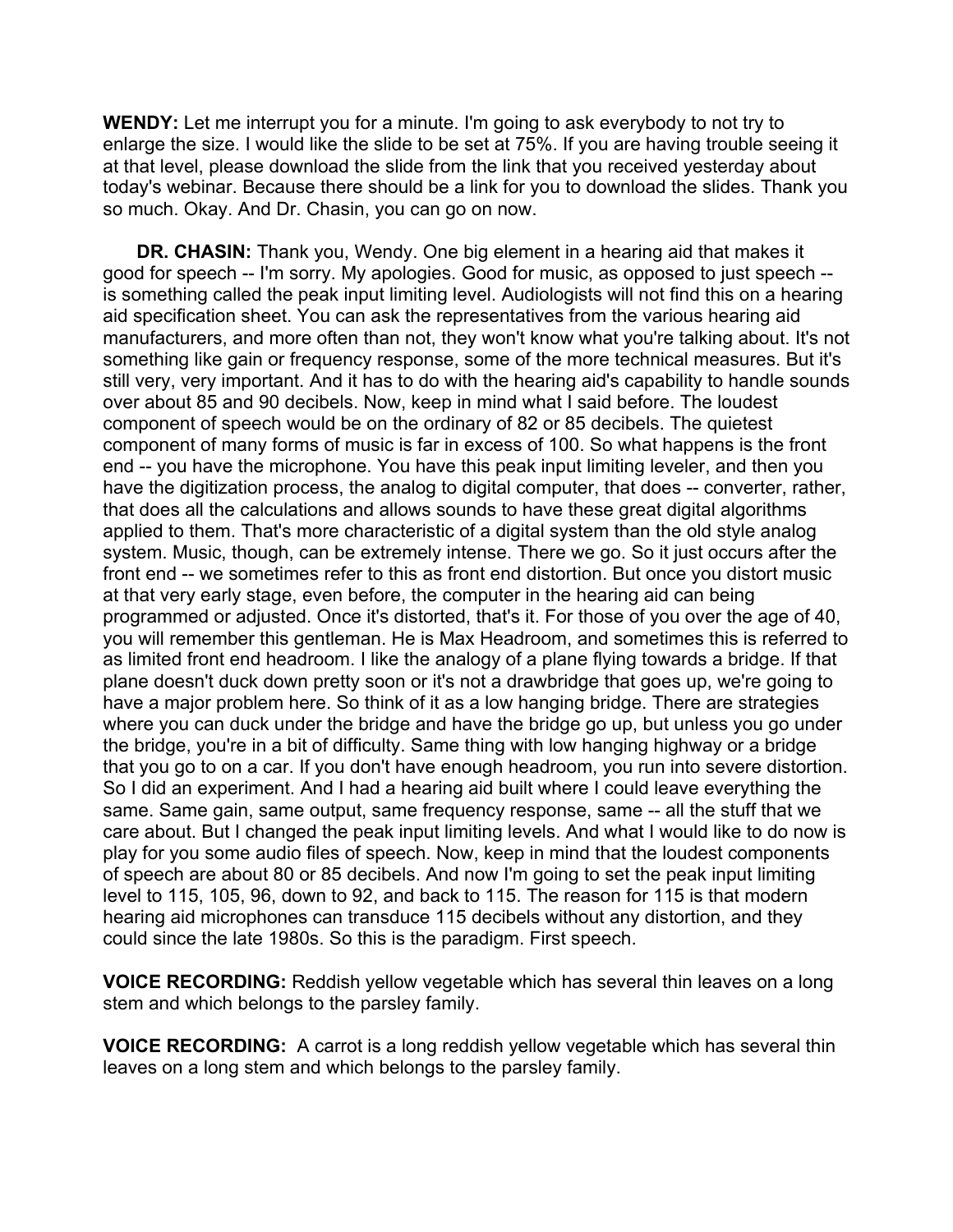**VOICE RECORDING:** A carrot is a long reddish yellow vegetable which has several thin leaves on a long stem and which belongs to the parsley family.

**VOICE RECORDING:** A carrot is a long reddish yellow vegetable which has several thin leaves on a long stem and which belongs to the parsley family.

**DR. CHASIN:** Not a big difference, of course, between them, because speech is so quiet compared to music. Now I'm going to do music at 100 decibels, average, which is close to live music. It's not the music you would listen to in your car radio or your home, but certainly live music. Same idea. Let's see if I can play this.

**VOICE RECORDING:** >> A decent melody, a song that I can sing.

DR. CHASIN: A little bit of distortion.

**VOICE RECORDING:** >> A decent melody (more distorted)

**VOICE RECORDING:** >> A song that I can sing. My own company. (much more distorted)

**VOICE RECORDING** >> A decent melody. A song that I can sing. My own company. Just trying to find...(very distorted)

**WENDY:** I'm curious. Is anybody hearing those audio files? I'm just wondering. (no distortion)

**VOICE RECORDING** >> A decent melody. (no distortion)

**WENDY:** Let me try something. Okay.

**DR. CHASIN:** You know what? Let me get back to the slide. Because if you cannot hear them, this is something that's available on the website, for those that couldn't listen for technical reasons. Otherwise just go to my website, at http://www.chasin.ca/distorted\_music.

So distorted music. And those audio files with the description will be there.

**WENDY:** Okay, thank you.

**DR. CHASIN:** You're welcome. So you could arque that the peak input limiting level shouldn't be in the 90s, but a little bit higher. So how have we, as audiologists, tried to resolve this problem? So somebody comes in, they have a wonderful hearing aid, they love it for speech. They've had it for a couple of years. They don't want to buy a new hearing aid. But it just doesn't work for music.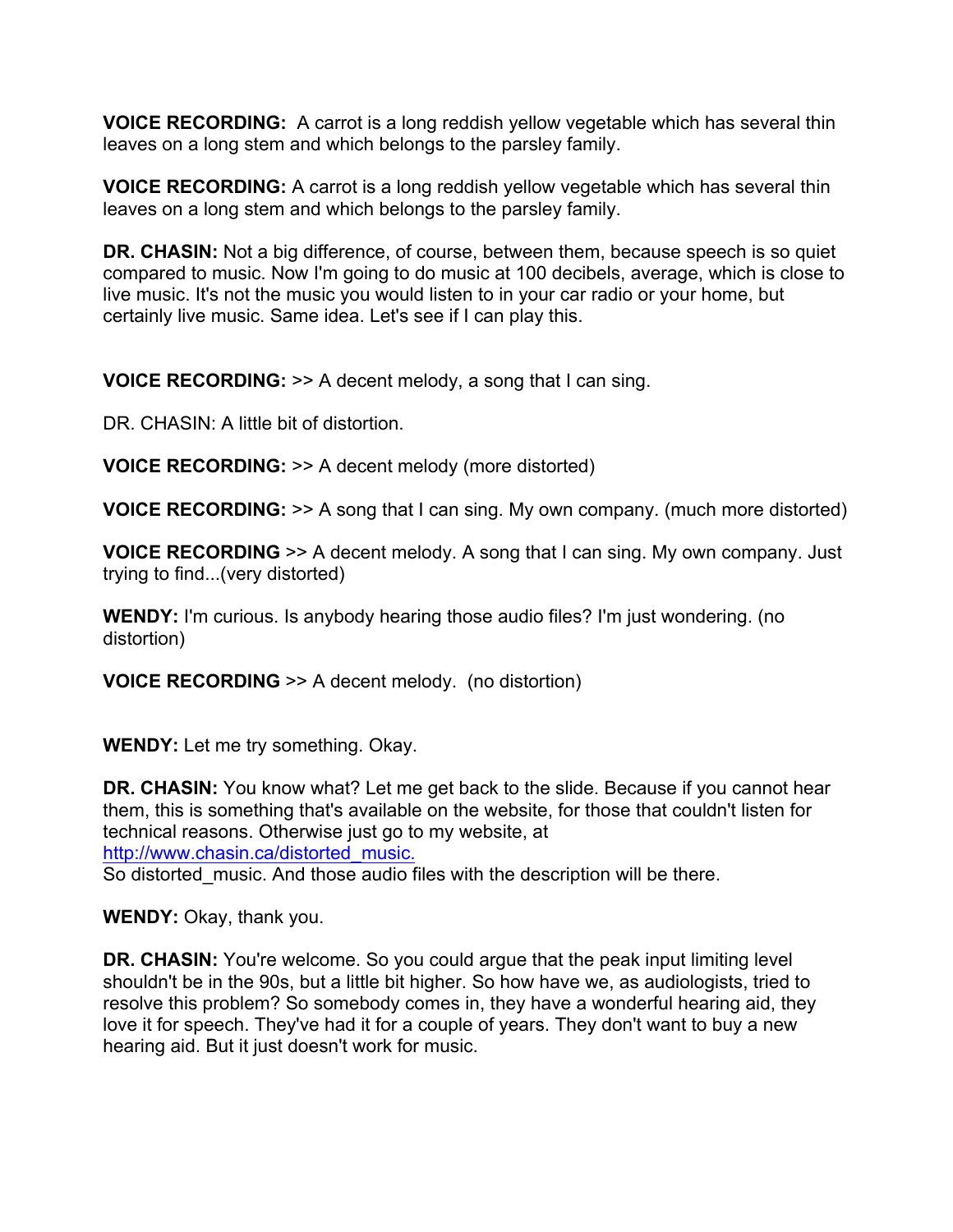So what have we as audiologists done to try to solve that problem? And there are four tricks and strategies we can do. The first one is that we can suggest that when they listen to music, they turn down the volume of the stereo or turn down the volume of the car radio, and if necessary, turn up the volume of the hearing aid. The volume control on the hearing aid is very late in the hearing aid circuitry, relatively speaking, so this is like ducking under the bridge. Reduce the input and turn up the output.

You can also use an assistive listening device such as an FM system that has their own volume control to reduce the input.

You can use scotch tape. This is a biggie. I use this a lot. 5 or 6 layers of scotch tape over the hearing aid microphone deludes the hearing aid into thinking what it's receiving is actually much quieter than it really is.

And four, you can simply take off the hearing aids. So the first one... When in doubt, just turn down the volume of the input and turn up the volume of the hearing aid, if you need to. Not the other way around. That will significantly increase the enjoyment and intelligibility of the music.

The second one is that there are a number of different technologies where you can bypass the microphone of the hearing aid, have an input with a reduced volume control - for those audiologists, every manufacturer has a guys in the back office that you don't let out because he smells, but he's technically brilliant.

Every hearing aid manufacturer has one of these guys. And you say -- a little wire hooked into my hearing aid that has a 1 kiloohm resistor in series to a 10 kiloohm resistor in ground. And that's the sexiest thing this guy can hear. So using scotch tape really is a good idea. You go to a live concert, you put several layers of scotch tape over your hearing aid microphones, and it really makes it sound a lot better. It deludes the front end into thinking it's receiving a quieter sound. And finally, take off the hearing aids. So this is a chart here. You might not be able to see the entire chart. But this is the amount of hearing loss at 1,000 hertz you might have or the listener might have.

Take a 65 decibel moderate hearing loss. For speech, they might need 25 decibels to boost the application. For loud speech, maybe 10. But for quiet music, they might require 0 or 1. Almost nothing. So even for those with up to a moderate loss, it may be an effective strategy. Now let's talk about four ways the hearing aid manufacturers have responded to this. One is that they use microphones that are less sensitive in the lower pitches. That's where music has a lot of its loudness or intensity. And if they can reduce the amount getting into the hearing aid, getting to the peak input limiting level, or what is sent to the analog to digital converter at the front part of the hearing aid, if they can reduce that by 6 decibels, say 500 hertz, and 12 decibels at middle C, around 250 hertz. I know it's 252. But the audiologists tend to round things off. That's a good idea.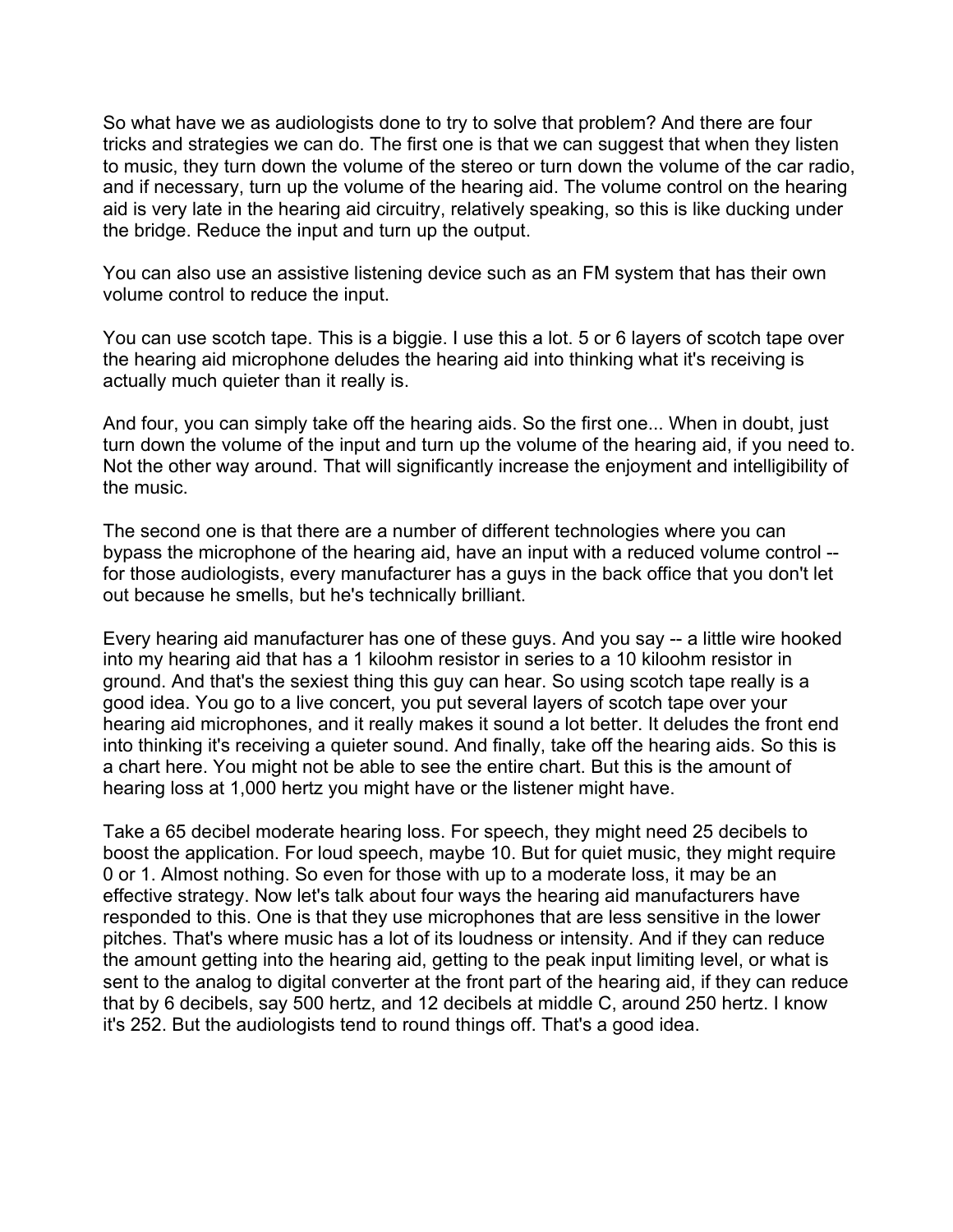Another strategy is to shift that bridge level up, the drawbridge that goes up, and shift that range upwards. Another company has used a little bit of a compressor to go under the bridge prior to the digital to analog converter and digitally reexpand it at the end, and there are some hearing aids, especially in the last two years, that have more than 16 bits in their system, which can handle higher levels of inputs. So if you look at the first one again, many people with a high frequency hearing loss have good hearing still in the lower frequencies, lower bass notes or the middle range of the piano keyboard. But if they're still using them, unfortunately the microphone they use, which is a broadband microphone, which is equally sensitive for the left hand of the piano keyboard as the right, you're going to get some high level lower frequency sounds overdriving the system, causing the distortion.

So we can use a desensitized microphone, one that has less gain in the lower frequencies. Any hearing aid company can do this. To date, to my knowledge, only (inaudible) has done this. And one of the reasons a lot of the manufacturers don't want to do this is that when you use a microphone that's not broadband, and it's only cutting into the low frequencies a little bit, the internal noise, the noisyness of the microphone itself, degrades. So if you look on the screen, the orange is a broadband microphone with relatively low internal noise. Whereas the magenta or purple has increased internal noise.

However, if you were to use expansion, which is a circuit that many hearing aids have nowadays, you can actually reduce that higher internal noise to the lower frequency black line that you see there, which is almost the same, and on the top right, you see a gentleman who is a superhero, and that's expansion coming to the rescue. So all hearing aids have this. It's not an issue that people should be concerned about. Any hearing aid manufacturer really could offer this. The distortion at the very top with the broadband microphone -- I'll show you what it looks like with the narrow band microphone again. I'll go back here.

There's again the high distortion and the low distortion. Once you use this specialized microphone. So it does work. It's a nice little trick. Another system that was first used by Bernafon, now been used by several other companies, is that the input level of 96 decibels isn't really 96 decibels. It's the top end of what we call the dynamic range. The softest sound the hearing aid can transmit, and the loudest sound the hearing aid can transduce. If the difference is 96 decibels, not the absolute 0-96 decibels, why can't we take that same 96 decibels range and shift it up by 10 or 15 decibels? That's exactly what they've done. They have a program called a live music program that instead of going from 0-96 goes from 15 to 111, a range that's much more suited to music, and it's still the same 96 decibels. 96 decibels is an artifact of having a 16-bit system. And until recently, that's all that was available in the marketplace.

The third strategy -- actually, this is the same idea. Widex, in their Dream, and now their Unique series, has done much the same thing, where they're able to change the dynamic range functioning to give you high level inputs without distortion. So it's the input to the hearing aid that's the issue. This is an example from a study that I did with the Widex Dream series. The red or the orange is the old style, and the blue is the new style of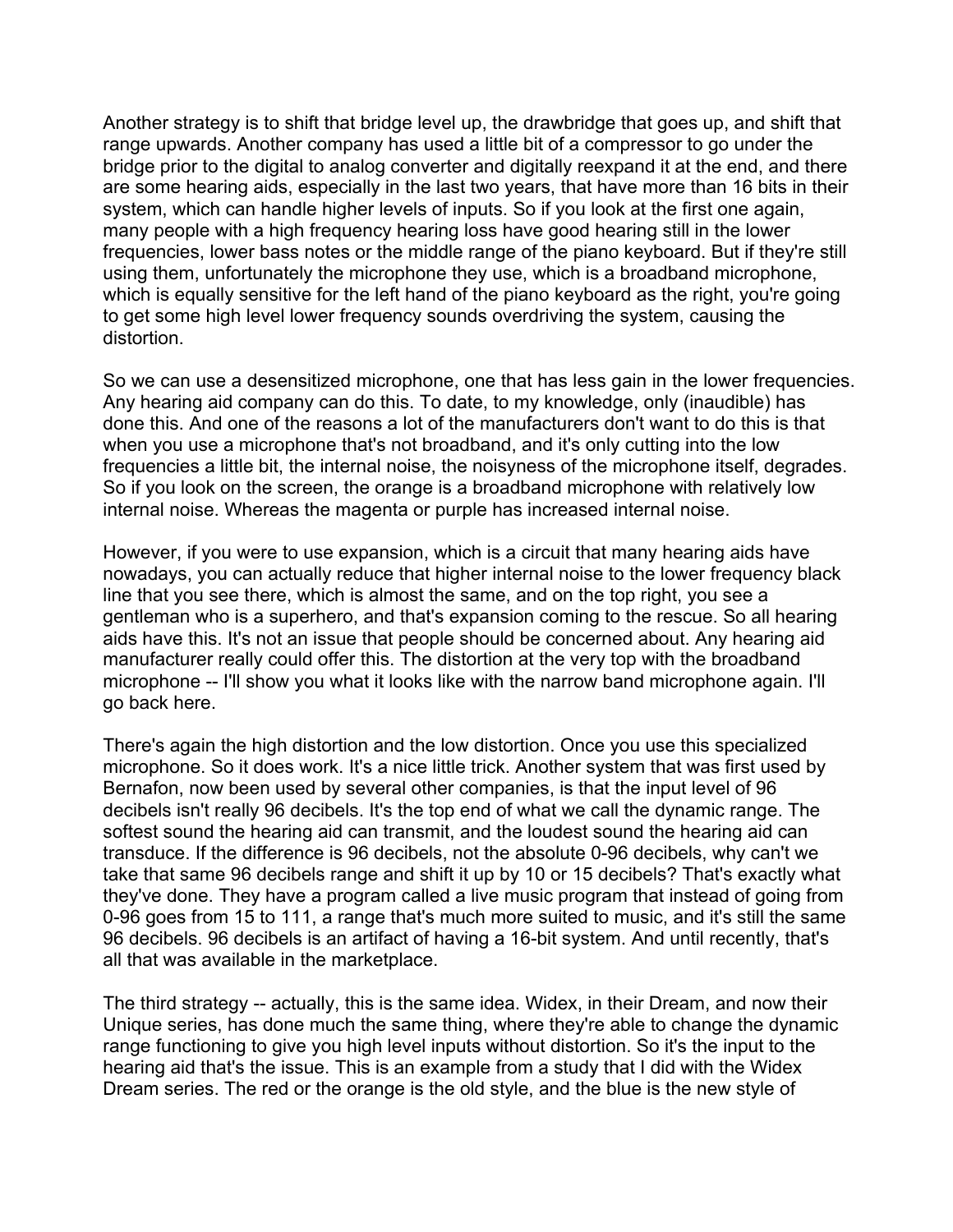hearing aid. On the left, high stimulus levels, very loud ones like music -- you can see the preference level is much, much greater than the olden days. Keeping everything else the same. And even with lower levels, it's slightly better as well. And lower levels are human speech. And so this is an area that music has taught us about speech, and that many hearing aid people are being fit now -- are fitting their clients, that is -- with applications that are optimized for music, because the hard of hearing person's own voice sounds better to them. It's not that they're speaking from a meter or two meters away, or if you're listening in the States, 3 or 4 feet away, but their own voice at the level of their own microphone is much more clear when you optimize the hearing aid for music.

This is an example from Resound. And they simply say -- let's duck under the bridge. They have an analog compressor that runs off the hearing aid lead. It reduces the input. It presents it to the analog to digital converter in the front end, and then once in there, they reestablish the gain after. So it's like ducking under the bridge. And the digitized version is no different than what the real life version would have been, without this ducking. And it's quite reasonable. And the fourth area -- many manufacturers have responded by going to post-16-bit architecture. And many hearing aids now have an 18 or 19-bit system.

For every bit that you have, it adds about 6 decibels in head room. For every bit, you can take up to 6 decibels louder sound in the hearing aid before it will distort. There are many third party manufacturers, for those that like to do calculations, it's 20 times the number of bits times log 2, and that's about 6 decibels for every additional bit. This is an actual untouched perfect slide of me dancing with my wife. And I said to her -- 20nlog2. And she thought that was so sexy. Oh, Marshall Chasin, you're wonderful. This is actually what really happened. Believe it or not. Some new 24 bit systems.

Their engine might be 24, but they function more like 18 or 19 bit systems. But still much better than the 16 bit systems of yesteryear. Unitron North, Phonak Venture, Oticon Opn. This is just a sampling. But this is the way of the future. It's the way of the present, actually, now. And everything else. I have one more minute. And it's not that I misjudged this. I think that unless you take care of that front end problem, everything else doesn't matter at all. And the everything else is that hearing aids should be less sophisticated than for speech. You should turn off the noise reduction, you should turn off the feedback reduction.

Fewer channels is better than more channels, because you don't want to alter the dynamic range and the amplitude of the various harmonics of the music. That may not be important for speech. It is important for music. You also don't want to have a frequency transposer. In hearing aids with speech, we can take the very high pitched sounds in presumably an area of damage, and shift it into a healthier region of your ear so you hear better. It's great for speech, but it does not follow for music. The moment you alter the harmonic relationships, you're dead. So that's the everything else part of it.

And one more thing... If we can't change the hearing aids, maybe we can change the music. There are some composers, including my son -- check out http://www.chasin.ca. But he actually created some music for children, nursery rhymes and melodies, for hard of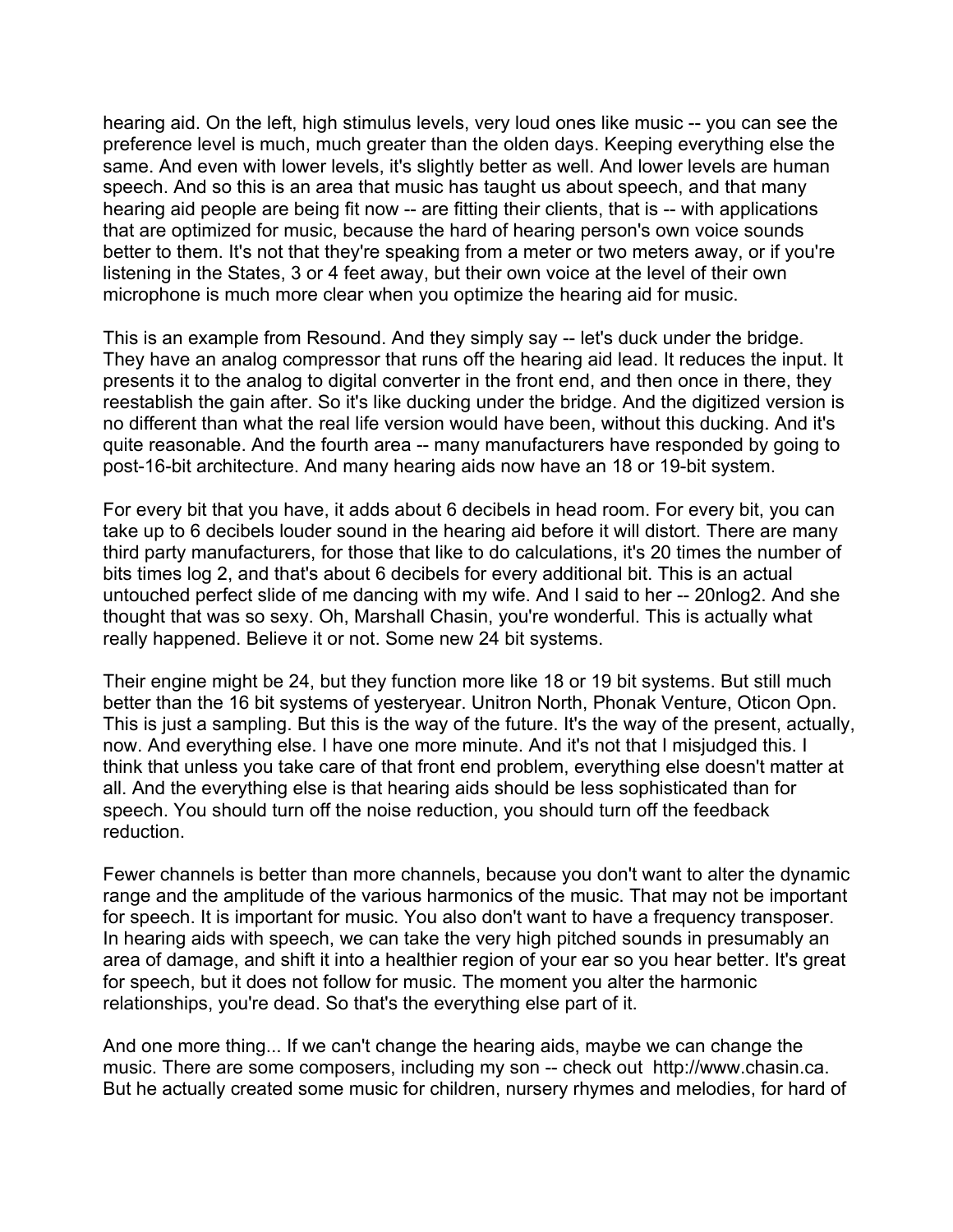hearing children with fundamentals in the first several harmonics below 500 hertz, in the left hand side of the piano keyboard. So that's another strategy we can implement. So here's my email, if anybody does wanna get ahold of me. It's Marshall Chasin@chasin.ca. And my musiciansclinics.com website has a lot of good information on it. And for those who are interested, I have a weekly blog of hearinghealthmatters.org. And my section of course is called hearthemusic. Enjoy the VIP panel session. Brian, it's over to you.

**WENDY CHENG:** Thank you very much, Dr. Chasin, for your very wonderful, informative presentation. At this point, we're going to bring up Dr. Brian Fligor's slides, and let me see if I can do this properly. There's Dr. Fligor's slide. It means I can bring up his audio files too. Okay. So Dr. Fligor has his slide, and I'm going to go ahead and enlarge it a little bit, to 75. Great. Dr. Brian Fligor is the chief audiology officer -- I had the pleasure of meeting him at the Berklee School of Music last year, where we were both presenters. And Dr. Fligor, I believe, has some extensive experience in hearing aids. Especially for music performance. And music listening. And he, I believe, also developed a line of ear buds that are also -- it's called Uvero. And I'll mention it later. But in the mean time, please help me welcome Dr. Fligor, who is here today to talk to us about optimizing your experience with audiologists. Okay. Dr. Fligor. The floor is yours.

**DR. FLIGOR:** Okay. Wendy, are you able to hear me?

**WENDY:** Yes.

**DR. FLIGOR:** Okay. Very good. Thank you all so very much. Wendy, thank you very much for having me on. Before we go any further, Wendy, the one slide that's up right now -- that is a video that I'll play for folks. It's very brief. But I have four other sound files that are .mp3s. They're also very brief, but I'll just ask people to adjust the volume of their speakers so that they're able to hear a quick little hissing noise, just to make sure that it's nice and audible for you.

**WENDY:** I'm going to see if I can find where I put them. I had them yesterday. But you can go ahead.

**DR. FLIGOR:** We don't need them right away, at all. If you need me to resend those to you, Wendy, that's no problem for me. So... Without further ado, thank you all so very much. I really do appreciate this. Appreciate Wendy asking me, and I appreciate Marshall Chasin going first. I certainly do get his Canadian sense of humor. I've heard many of his jokes time and again. I can tell you that his wife is an absolutely lovely person who tolerates his jokes exceptionally well. So he's a delight.

A quick disclaimer for all of you, just to be very much up front. I'm going to be showing a number of brands of hearing aids and hearing aid manufacturers. I do not have financial or non-financial interests in those companies. I don't promote these brands. Some of them I use for my own -- because I think that they do good work. They do a good job. But these are for teaching purposes only.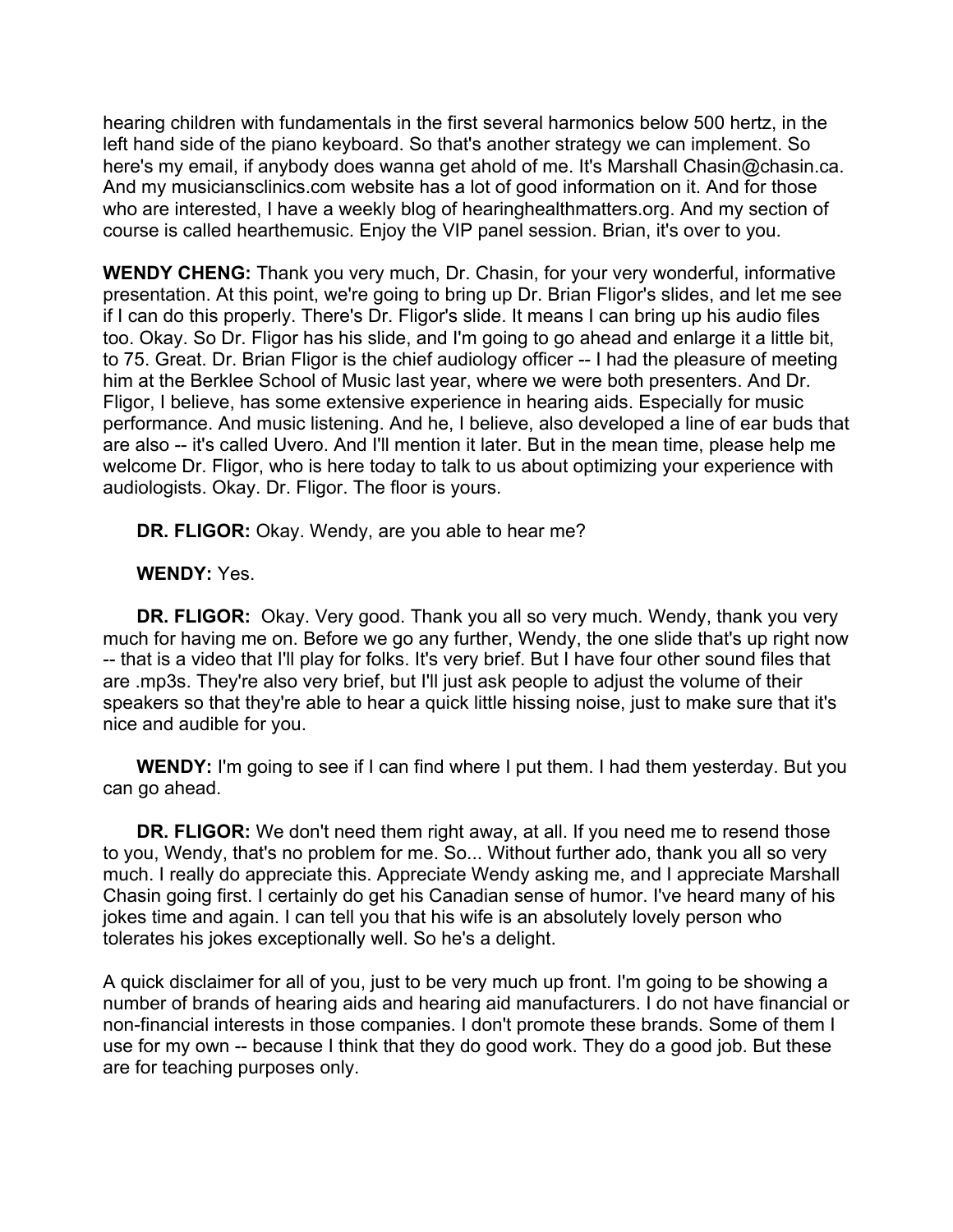I am the owner of my own private practice, called Boston Audiology Consultants, and my descriptions here in my presentation are my own opinions, and not those of Lantos Technologies. Lantos Technologies is a company that's developing a direct ear scanner, and as Wendy mentioned, we've developed our own headphone line called the Ubero. You're welcome to go take a look at it. So apologies on the words cutting off of this. I'll just make mention of them.

And in the handout, you'll have all of the verbiage, so that you can read along with it. You'll notice that there's a fair amount of overlap between Dr. Chasin's presentation and mine. This is mostly because I've spent a lot of time learning from Marshall Chasin. And I've found much of what he's described to be absolutely true. One of the pieces that I want to highlight from this is... Marshall Chasin raised the question... Do you need to wear your hearing aids while you're making music? Quite possibly, you do not.

However... If you do need to use hearing aids when making music, how do we make them not sound godawful? The simulations that Marshall Chasin played, of a YouTube song - sorry, YouTube? A U2 song, the band, U2, with varying headroom that was available in the hearing aid -- it's just a striking simulation, if you're able to play it or play it for friends or loved ones. So to some extent, we're going to talk just to touch on -- if you do end up using hearing aids, how do we make them not sound godawful? This has to do with optimizing your time with the audiologist.

We're going to talk a little bit about choosing an audiologist. We're going to talk a little bit about how to not terrify that audiologist when you're coming in to see them. And we're going to talk about getting the most out of your time that you spend with them. So this is just a fantastic primer on hearing aids for musicians with hearing loss. I would actually say... It's a fantastic primer for audiologists. I've found that when I... You give this to audiology students, and we read it, I learn something new in it each time. Richard Einhorn is a member of this association. He's a composer with a hearing loss, and he gave just a wonderful point of view from the composer with hearing loss.

And Brian Moore is a professor, hearing scientist, in the UK. And he just gave some wonderful points that I have since, myself, found to be true. But that's for your own reference, for after the fact. I have about eight points here that I want to start out with, talking about optimizing your experience.

It's really important for us as audiologists and as musicians to understand that we have some rather significant cultural differences between an audiologist and a musician. Something that I think should be pointed out. Just as an example. The audiology clinic is very quiet. Typically. We have sound booths for the sake of being able to test the threshold of audibility in people who don't have hearing loss. You have to have a very, very quiet environment. Well, that very, very quiet environment may not necessarily be conducive to you bringing in your drum kit and banging away at it, so that you can work with your audiologist to tune hearing aids. It may not be conducive to the trombonist bringing their instrument in, and the audiologist doing an ear mold impression while they are playing, so that you can be assured that the shape of the ear canal matches the shape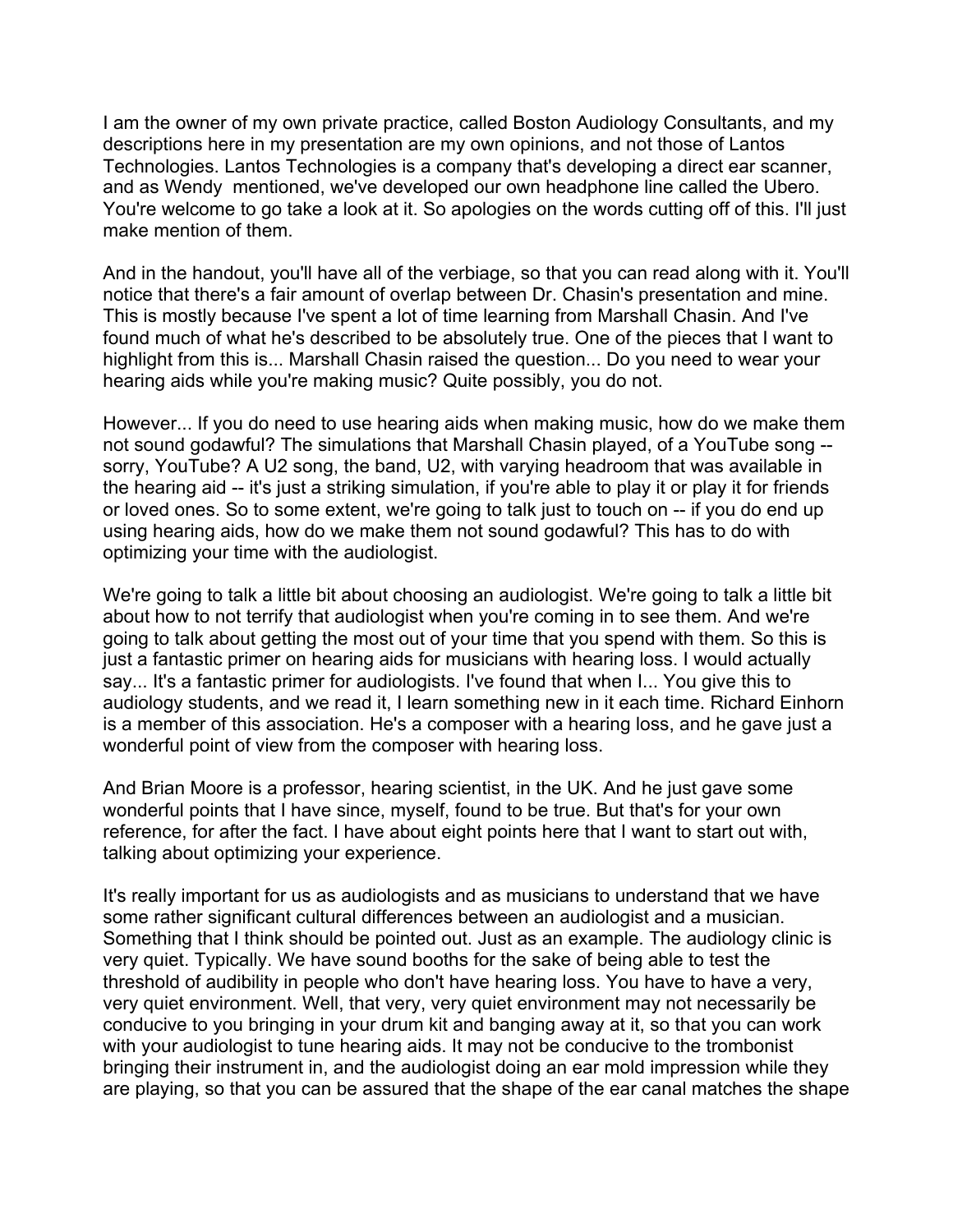when you actually will be using the ear plugs or monitors or hearing aids.

So it's important for us to consider those cultural differences and respect those differences, but try to come to common ground. Such as... Bringing up the point: Could I bring my instrument to the appointment? Now, certainly, if you play piano, you may have a bit of a limitation, as far as being able to bring your instrument. But perhaps you have a keyboard that you could bring. That you find is a reasonable proxy for the instrument that you will be using when using your hearing aids.

And I mentioned wind instruments. If we're doing any kind of custom fitted ear mold, whether it's a custom fit tip on your hearing aid, or it's ear plugs or some other monitoring device, having a very good fit in the ear is important. And we're going to talk a little about how things are -- how things matter. Questions you might have up front, and address -- is the appointment length appropriate? For instance, if you're coming in for a hearing aid programming session, and you want to bring your instrument with you, that appointment is going to need to be longer than 30 minutes.

Unless... This is about your fourth or fifth visit to the audiologist. At which point, hopefully you all have understood that you really do need to set aside appropriate time. And you need to have an audiologist that has a structure that allows for that duration of time to work. You may think that the audiologist is -- this person who may or may not have the patience to understand what your needs are, may or may not be open to your input.

I would argue that audiologists are terrified of musicians. Musicians know so much about your craft. In fact, I would argue you are probably better at your profession than the audiologist is at his or her profession. We, the audiologists, work very, very hard to understand what these mini-computers do in our ears. We work very hard to understand how to diagnose hearing loss. We work very hard to help people to hear better.

But we don't often practice 10,000 hours just to be able to start to be a master at our profession. Very senior audiologists have probably gotten 10,000 hours in, after their first five years out of their graduate program. So... bear in mind: You know a lot. You work in a very, very highly competitive environment. Trying to get first chair violin means that you have been perfecting your skill, and it is a measurable performance difference in one setting. Audiologists tend to not have that experience. So you're very intimidating.

If you go in knowing that, you may help to put the audiologist's nerves at ease, and you may find a better experience. I would advise understanding what your priorities are, and then communicate those priorities in advance. What I mean by that is... I have a patient who is a concert pianist, and is just absolutely amazing at his instrument, at his craft. And he also likes to listen to recorded music, his CDs, on a home Bang and Olafsson stereo system. He listens very, very often to string quartets on his home stereo system, and he plays in a chamber group.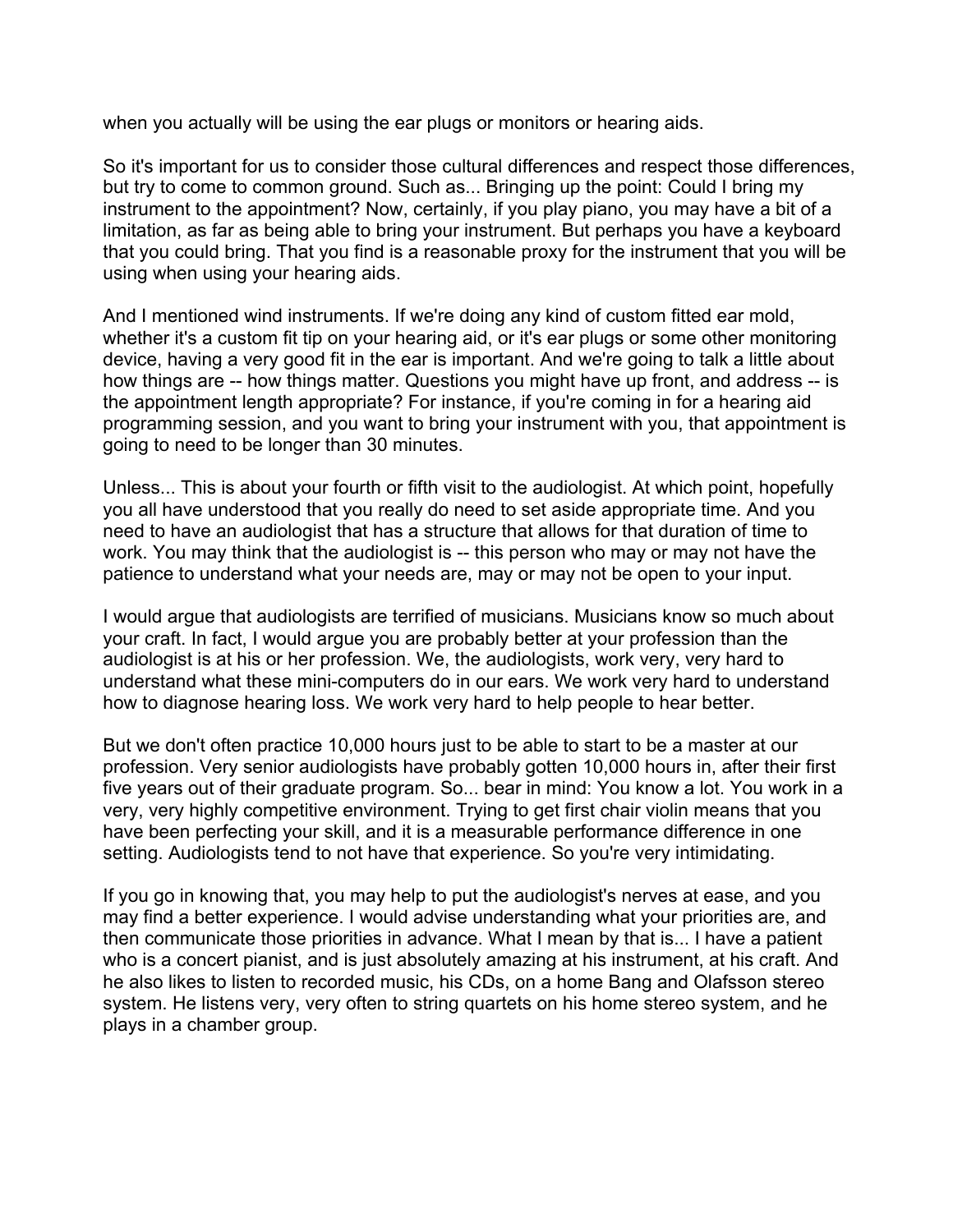The string instruments, versus his piano, is actually a very different signal. It's a very different sound. And live versus recorded is a very different environment. If your most important piece is being able to play your instrument while using your hearing aids, because you feel you need to hear your instrument or the instrument of people near you, then that is the priority.

Whereas if you want to listen to others, or listen to a recording, that's an important priority. Because we don't have unlimited time. We don't have unlimited resources. Therefore we want to understand what is most important and invest our time in that. So I certainly don't mean to belittle audiologists. I am one myself. I'm very comfortable with what my own limitations are. I understand them well.

I'm also very familiar with the limitations of hearing aids. They are amazing little minicomputers, but they maximize your residual hearing. They do not correct the underlying hearing loss. And so understanding both the audiologist as well as the devices have limitations -- that doesn't mean they're not valuable. But it does mean that we need to understand: Where are those limitations? And decide -- is that acceptable?

I would advise that we focus on whether or not the device settings make me feel confident as a musician. Am I more confident that I am able to play on time, in tune? Remember than saying... Well, it just doesn't sound as good as I want it to. I can argue: That's a limitation of the hearing aid. And an analogy that I've used with people is... When you talk to another person on a telephone, you are getting a limited range of pitches. The frequency spectrum. It is limited. Because going over the telephone, it only gives you a certain range. It's historically, back when Alexander Graham Bell first invented the telephone, the focus was on 300 hertz to 3,300 hertz. It was in that 3,000 hertz range. Because that was very important for being able to understand speech. That range.

Well, human hearing is from 20 hertz to 20,000 hertz, when we're born, and the hearing system is working quite well. So if we were to listen to our favorite song over a telephone, that was only 300 to 3,300 hertz, that would not be satisfying. You can hear and you can identify the melody, but nobody would choose to listen to it through that. Hearing aids are glorified telephones, in large part. So that is something we need to understand. Part of that limitation. Now, do you feel more confident using your devices? Great. If not, then... You're going to find -- maybe I need to not use them. But this is where we want to keep a sense of humor in all of this. It's okay to not be perfect.

Okay. So I'm going to show you this. I talked a little bit about being able to bring your instrument to the audiologist's clinic, and some reasons why that might be very important. I'm a huge, huge proponent of having a custom-fitted ear mold for the hearing aid, regardless of what kind of hearing aid it is. Whether it's a receiver in the canal or an external device. You're more likely to have sound going into your eardrum if you have a custom mold. However, ears are weird. The ear canal changes shape rather dramatically. I'm going to bring up a video... And this video -- it's going to show an ear canal. It's actually a scan of an ear canal, where the person is opening and closing their mouth. Now, we might think of an ear canal as just a hole inside of our head. That's a tube. And maybe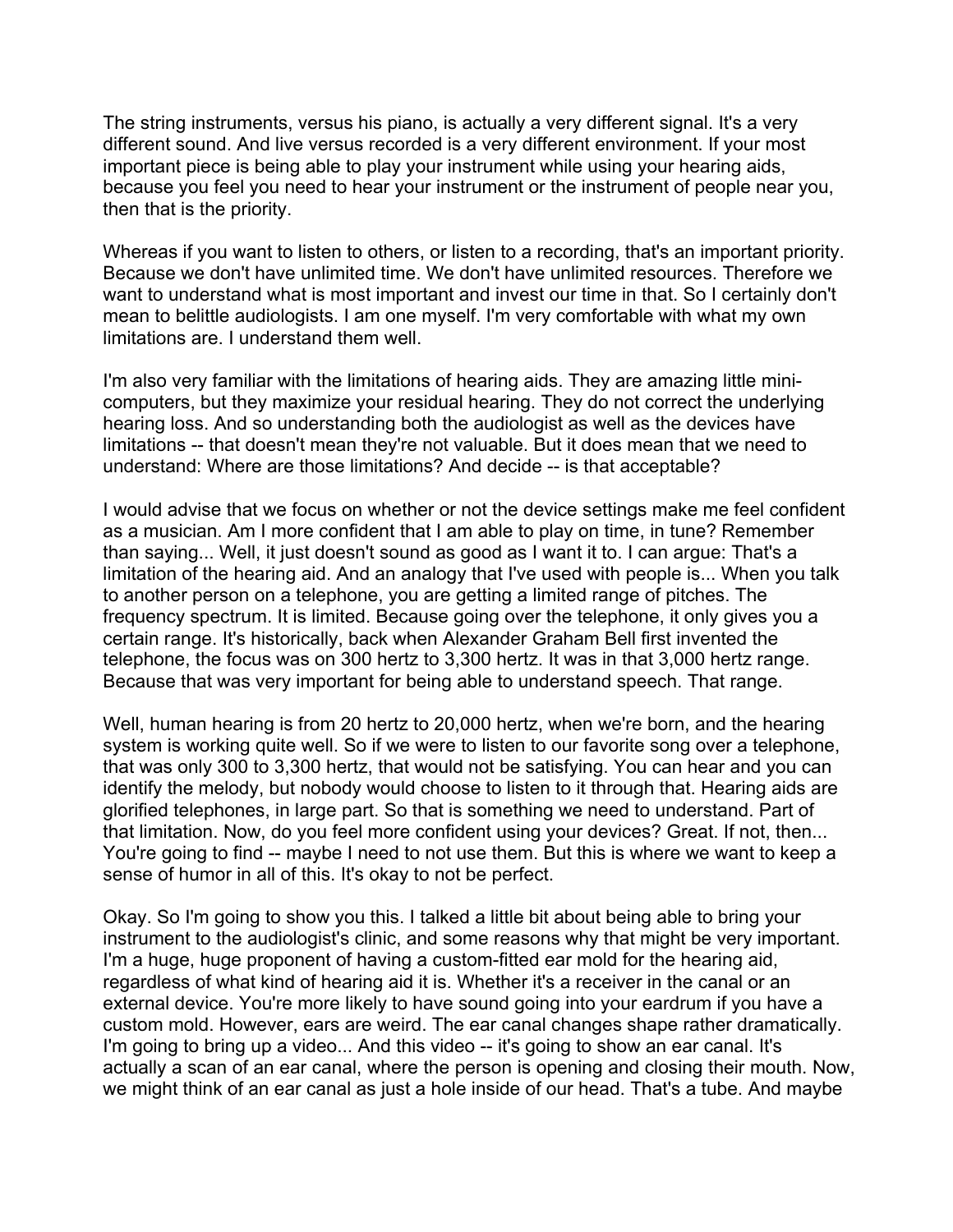it's just static. It stays put. Well, it's not static. It's dynamic. So the eardrum would be up at the top. Of the screen. And the outside of the ear is the bottom. And you'll see actually the front... On the right hand side of that... That front movement... That is the movement of the wall of the ear canal. And so it's no wonder that sometimes -- I'm going to play that again. It's no wonder that sometimes devices that we put in our ear have a tendency to migrate out of the ear or get pushed. There. Go back over to my slides. So Wendy Cheng, one note, when you have a chance would be -- very good. I'm going to get rid of this particular slide. I'm sorry. The video. And if you have a chance to bring up those sound files, the mp3s...

**WENDY CHENG:** I'm trying to. But I'm having a lot of problems. So I'll try to bring them up. I've been trying for the last half hour.

**DR. FLIGOR:** If we don't have them, that is perfectly okay.

**WENDY CHENG:** All right.

**DR. FLIGOR:** Okay. Just for everyone's benefit, though, I'm actually... I love doing these webinars, because it actually gives me a chance to pop over to an email and send... So that is, of course, if I don't crash my own system. So we'll see how we go. Apologies, everybody. I thought I was going to be cute here and send something, but I'm going to just continue along. In the next slide, if you do have the handout, you'll see I talk about ear mold impression technique. Sometimes audiologists think about -- well, do you take the impression with the person's jaw open?

Meaning their mouth is open when you do the ear mold impression? Or jaw closed? There. Move it over. Well, I would argue -- and I have argued, and this has been fairly successful for me -- that you do the ear mold impression -- that's what I mean by that abbreviation, EMI, while the person is playing their instrument. On the left hand side of this video, sorry, of this slide, is an ear mold impression with another ear mold impression overlaid. It's the same ear, taken two different times. And this is a heat map. Meaning... Warmer colors, like red and yellow and orange show larger differences from one impression to the other, and cooler colors, blue, green, dark blue -- that shows as the surface gets closer and closer -- more similar from one impression to the next.

On the left side, this is where the person's jaw was closed both times. And I point out just inside the ear canal to past the first bend in the ear canal, going toward the second bend down in the ear canal -- the two ear mold impressions are nearly identical. If I take that same ear, and I have the person... I take an ear mold impression with the jaw closed, and I take the impression again with the jaw open, there's a very large difference, relatively speaking.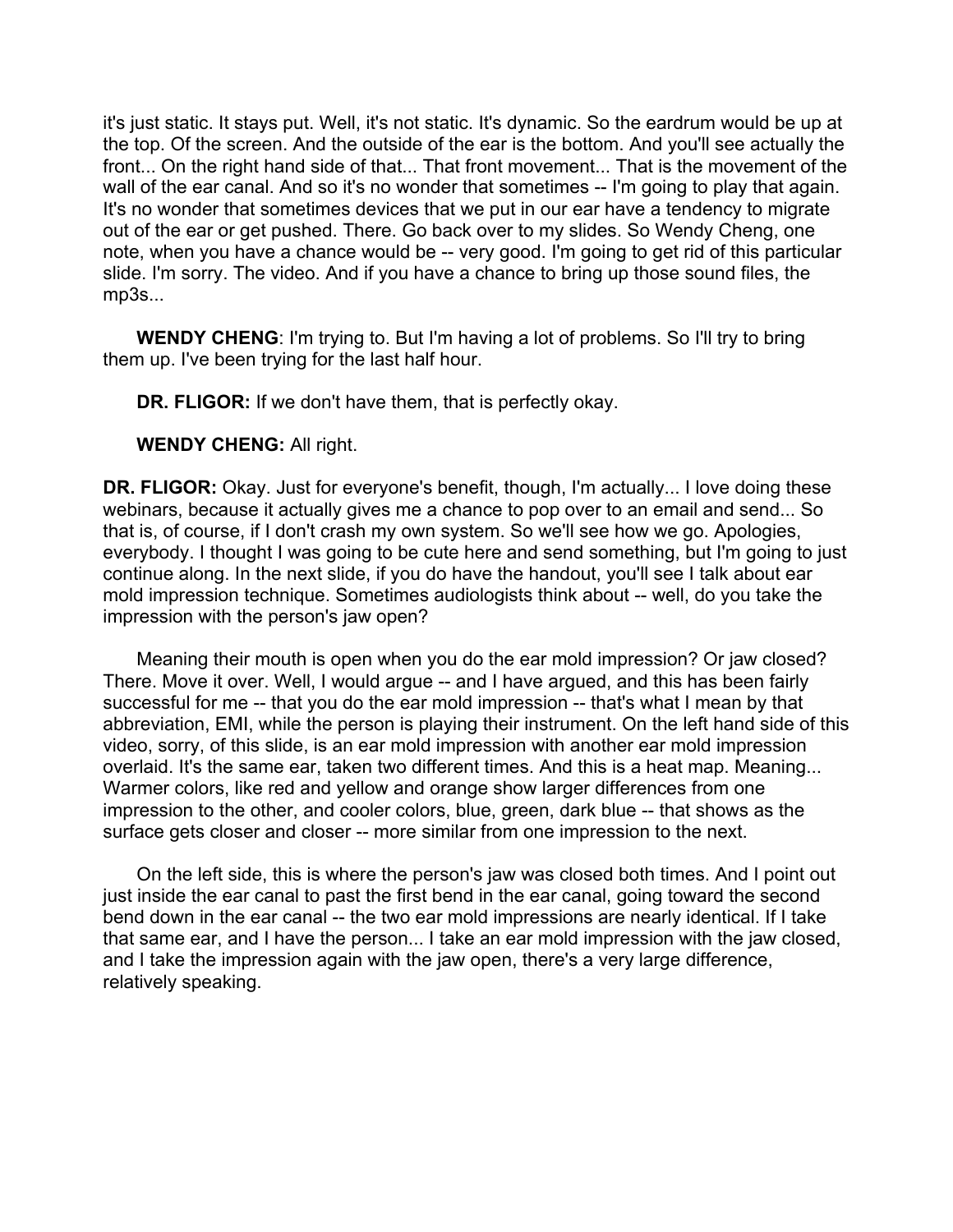On one of the walls. It happens to be the front wall. Around the first bend through to the second. And that is where you see that yellow and orange. There's a fairly large change when the mouth is in a different position. So we somewhat end up chasing what is the right position for a person's mouth to be in. If you're a reed instrument player, you're going to have your embouchure around that read and you're going to be playing. I would argue that is the position that it should be in.

Okay. How do we choose an audiologist? First and foremost, referral from another musician. No harm, no foul, if the audiologist you have worked with does the best they can, and you feel like you want to try something else. That's okay. I would advise you figure out if you've got a person who approaches challenges with a sense of curiosity and a stickwith-it-ness. It's important to be right up front and understand the finances.

Hearing aids themselves are not covered under insurance. Almost ever. The hearing aid technology itself is very expensive to develop for the company. And so they pass that cost on to the audiologist and the consumer. Some audiologists bundle together all of their services, the time that they will spend with you, into the up front fees, which in large part we think of as buying the hearing aid. Other services, like my own, I unbundle. And that's where it costs you whatever it costs me from the manufacturer, and I bill an hourly rate.

And so if a musician needs to spend three hours with me to really get things nailed down, and we work very carefully and efficiently with each other's time, then that person owes me for that three hours of effort. But if they don't need more than 15, 20 minutes - which, well, let's be honest. When you're working with hearing aids, it's a process. But the big difference between a person needing five hours with me and a person needing 20 hours with me -- and so the way my practice works and the way a lot of audiologists' practices work is -- the time you spend is very much like an attorney. They bill you -- my attorney bills me by the minute. Hopefully there's a little more flexibility on the part of the audiologist, if you do find one that does not lump together the cost of the device with the services.

And it is very important that the audiologist has the necessary equipment to test and verify your hearing and your hearing aids. Not always a given. So it's important to consider -- do they have an audiometer? Do they have a hearing aid verification system? These can be very necessary components for the work that you're going to do with them. Some of these slides are duplicates of Marshall Chasin's. That is on purpose. Because, one, he taught me. Two, it's important for us to walk in to our appointment with the audiologist understanding some of these pieces, and that most audiologists who have been trained in wonderful audiology training programs have had 90%, 95% of their time spent understanding speech signals and how an ear with a neurosensory hearing loss does not hear speech the same way as an ear that does not have hearing loss.

Music and speech are very different. So Marshall Chasin talked some about these different pieces. I add a fifth component to it, called the intent of it. And I think of that as... Are you communicating content? Information? Or are you communicating emotion? And I would argue that when we talk to one another, oftentimes it's communicating information. Whereas music is about communicating emotion. So just very briefly...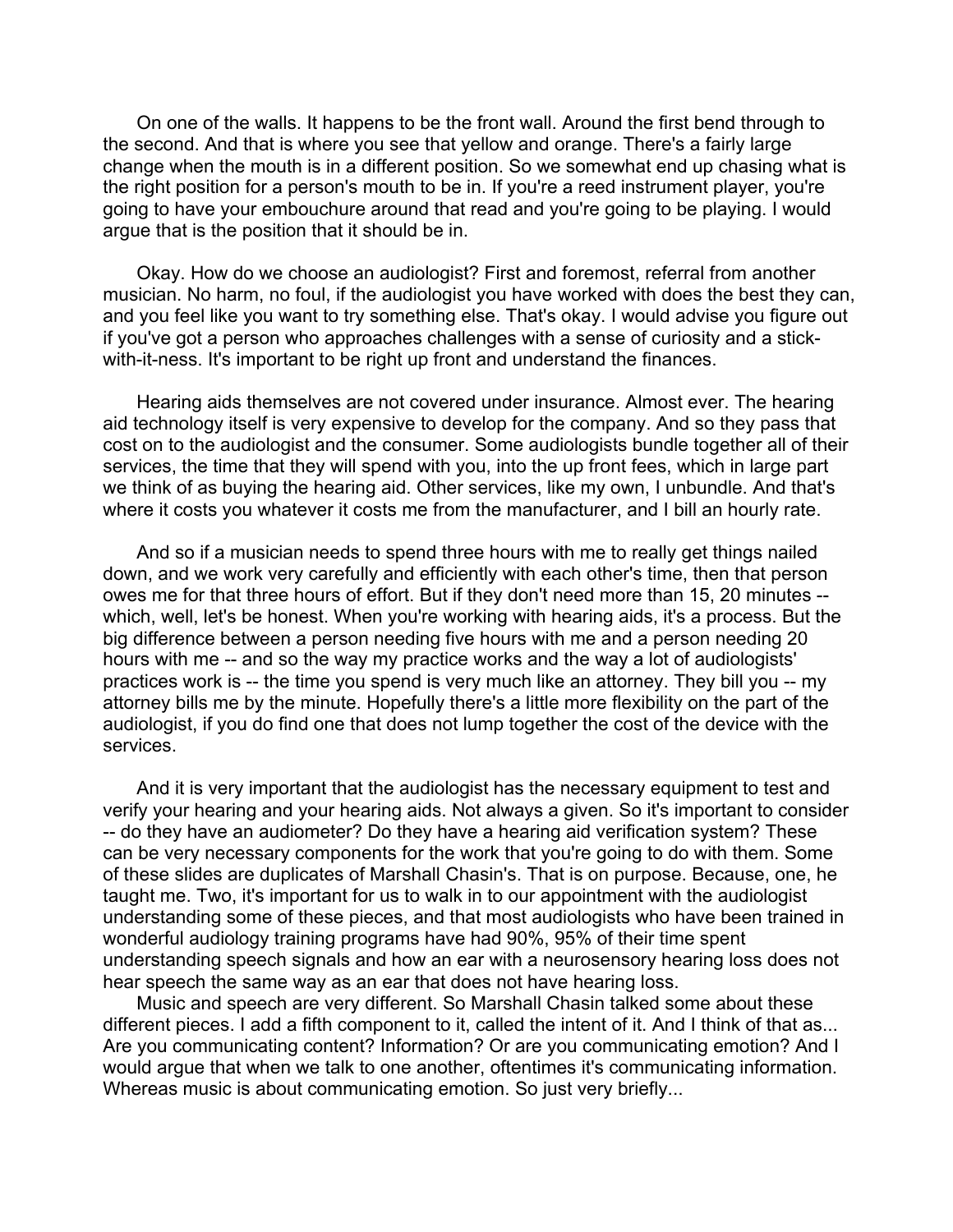There's a couple of resources here -- particularly the full complement of instrument and voice -- the spectral structure. The range of human voice, showing down around 80 to 87 hertz, up to the fundamental frequency being around 1,000 hertz. And that really only occupies about a little over 3 octaves on the piano. The piano has eight octaves. No, seven octaves. I'm so sorry. I'm not a pianist. But the range is just so much greater. Talk about the peak input limiting -- really, he's right.

Unless the hearing aid isn't able to tolerate the decibels that you would encounter in live music performance, live music listening -- unless you have devices that can manage that, then the rest of it just doesn't really matter quite so much. But let's say -- and there are many instruments that do in fact have appropriate input levels, do accept levels that are up at appropriately high levels -- I've found that giving the musician the option of selftuning is very important. And that's been very helpful in people getting through this. So just to show, very briefly -- here's an example of a hearing loss that almost certainly would not need to use hearing aids.

Despite they have what would be considered a moderate degree of hearing loss in the mid to high frequencies. Average level live music would sound the same to them as a person with normal hearing. And that's because sensorineural hearing loss changes your access to soft sound, but once a sound is adequately above your threshold of audibility, it sounds just as loud to you as it does to the person with normal hearing. I'm going to jump past these slides.

I'll let you take a look at them, especially because they're so very small. But what I pointed out is in this one particular manufacturer's programming, I have in here an allaround program, which is the default programming. And there's a lot of really advanced options related to directionality, and how fast the compression works. And I contrast that with the music program, where basically everything -- all of the advanced signal processing is shut off, and the compression on this device, the time constants, are set to as slow as they can.

Because that is something I have found to matter. Is that if you're trying to understand speech, having very fast compression helps you to hear that speech. Hear the difference in speech cues. Whereas music, being so very different from speech, benefits from having slower compression. And I know I'm running out of time here, Wendy.

Thank you so much for being patient with me. When thinking about maximizing the time with the audiologist, some of this is understanding what makes one hearing aid better than another. Lots of them are fantastic. Some of these -- and I just show an app that allows for a little bit of self-tuning -- where you can do some adjustment to bass and treble. Where it pops up, and it's very rough. It's a very rough adjustment. But it's a linear adjustment for both soft as well as loud sounds.

But you could change the relative balance between bass and treble, and then save that particular change in your own program. Just to mention, as I wrap up here, that there's... I'm not using any of my patients who are musicians, in this case example. Just in case one of my patients happens to be watching, and I don't want them to feel uncomfortable. But this particular individual is not a musician, but goes to live shows at least once a week. If not more. And he needs to use his hearing aids for work purposes. He needs to hear people from a distance, and communicate very effectively.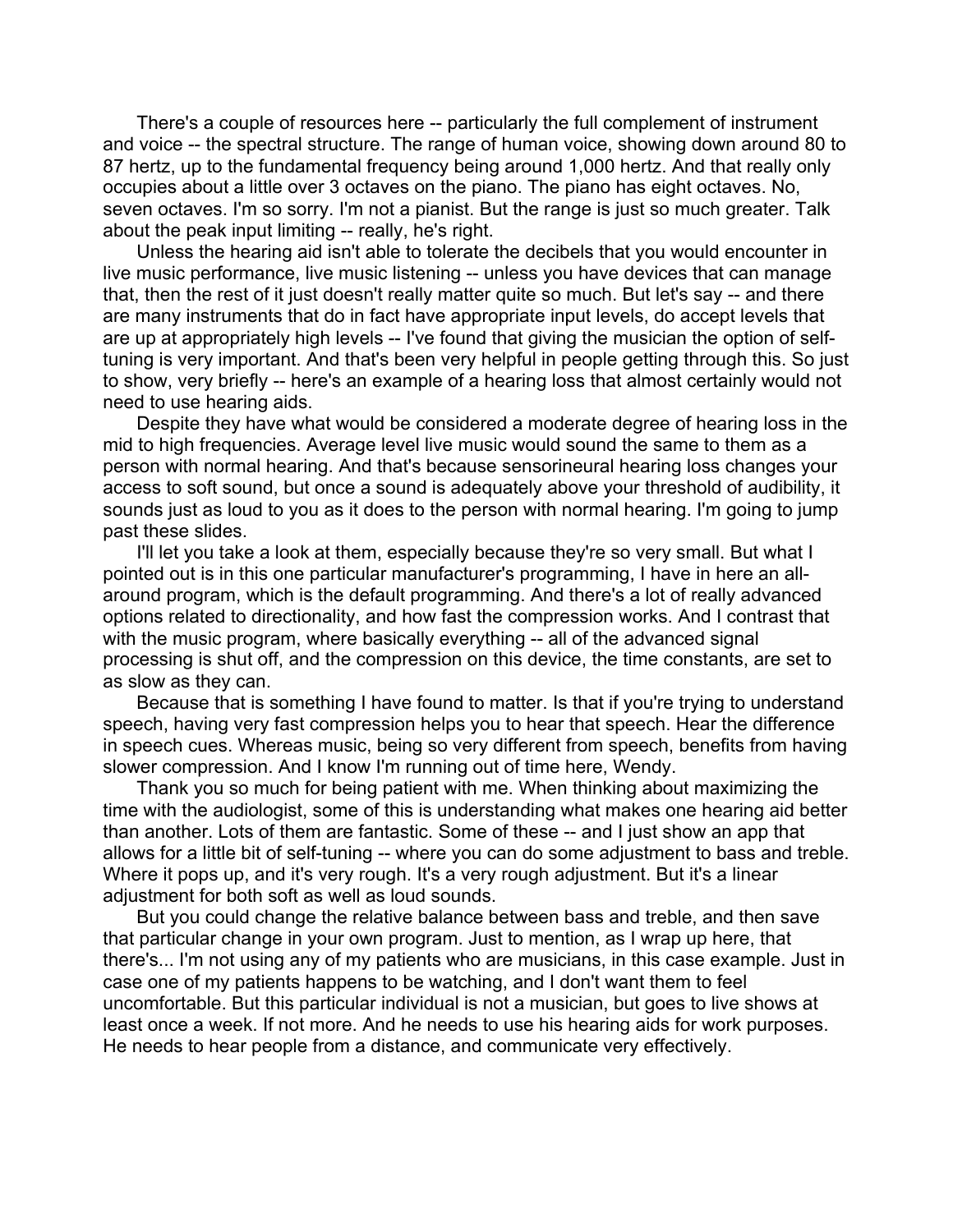And he uses invisible in the canal hearing aids. And just to show you very briefly - here's his audiogram. He has very good hearing in the low frequencies, and he has a moderate degree of hearing loss -- it starts sloping off at about 2,000 hertz. And so he has the normal program, he has the music program, yadda-yadda. That's all great. The default programs for any of the hearing aid technology -- or hearing aid companies -- were found to not be all that satisfying. What helped him is this particular manufacturer has an app that you can run on your iPad or on the computer during the hearing aid fitting session, where we played his favorite recorded music. He's a live music fan.

At the sound levels of normal live music. About 90 to 95 decibels. And he made adjustments, tracking along on his finger, in this space. Just literally, you see this -- it looks like a wandering through the desert kind of back and forth -- this space is changing relative levels between bass and treble, as well as compression ratios. And we found something that he thought... Yeah, between these different changes that I'm making, sounds pretty good. And so the final end result is that he loved his music program. Despite the fact that he had such good hearing in the low frequencies, and probably would be able to hear most music just fine without hearing aids, because of self-tuning, we were able to tweak it just right, where he in fact preferred listening to live music with his hearing aids in. Wasn't totally satisfied with other programs, but after a little bit of practice and work, we got there just fine. So this is the end of my presentation, despite -- there are six more slides. These are for your benefit. You in the audience. For you to read through and share with your audiologist. Just know -- please credit me with that. Because I may be wrong or right. And they should know who to blame. So with that, I just want to say - thank you very much. And I'll turn it right back over to Wendy.

**WENDY CHENG:** Hi. Thank you very much, Dr. Fligor, for doing such a wonderful presentation. I'm going to -- we're going to start our panel discussion right now. And let me bring up the panel. Yep! So I have Nancy Williams and Adam Schwalje online and Charles. Charles Mokotoff should be online too. I don't know where Charles Mokotoff is. Charles, are you online? There you are. Awesome. I'm going to ask everybody except for Adam, Nancy, and Charles to turn off their webcams, so we can focus on our panelists. Great. Thank you so much. I think I'm going to go ahead and start by welcoming Adam and Charles and Nancy here, and thank you so much for taking the time out of your very busy weekend to join us, to talk a little bit about your experience with music and hearing aids. My question for each one of you is: Can you please discuss a little about your audiological history and also your musical history? I know it's different for everyone. They're familiar with musicians losing hearing later in life, but they're often not aware of people who have hearing loss first, before learning about music. And I believe everyone... Every member of this panel, except for Charles -- I'll just say Nancy and Adam, I think, have a slightly different history than Charles. But I'm going to go ahead and let you all speak for yourselves. So I'm going to have Nancy start. Can you tell us a little bit about your audiological history and your music experience? We can't hear you. Are you using your phone now?

**NANCY:** Can you hear me now?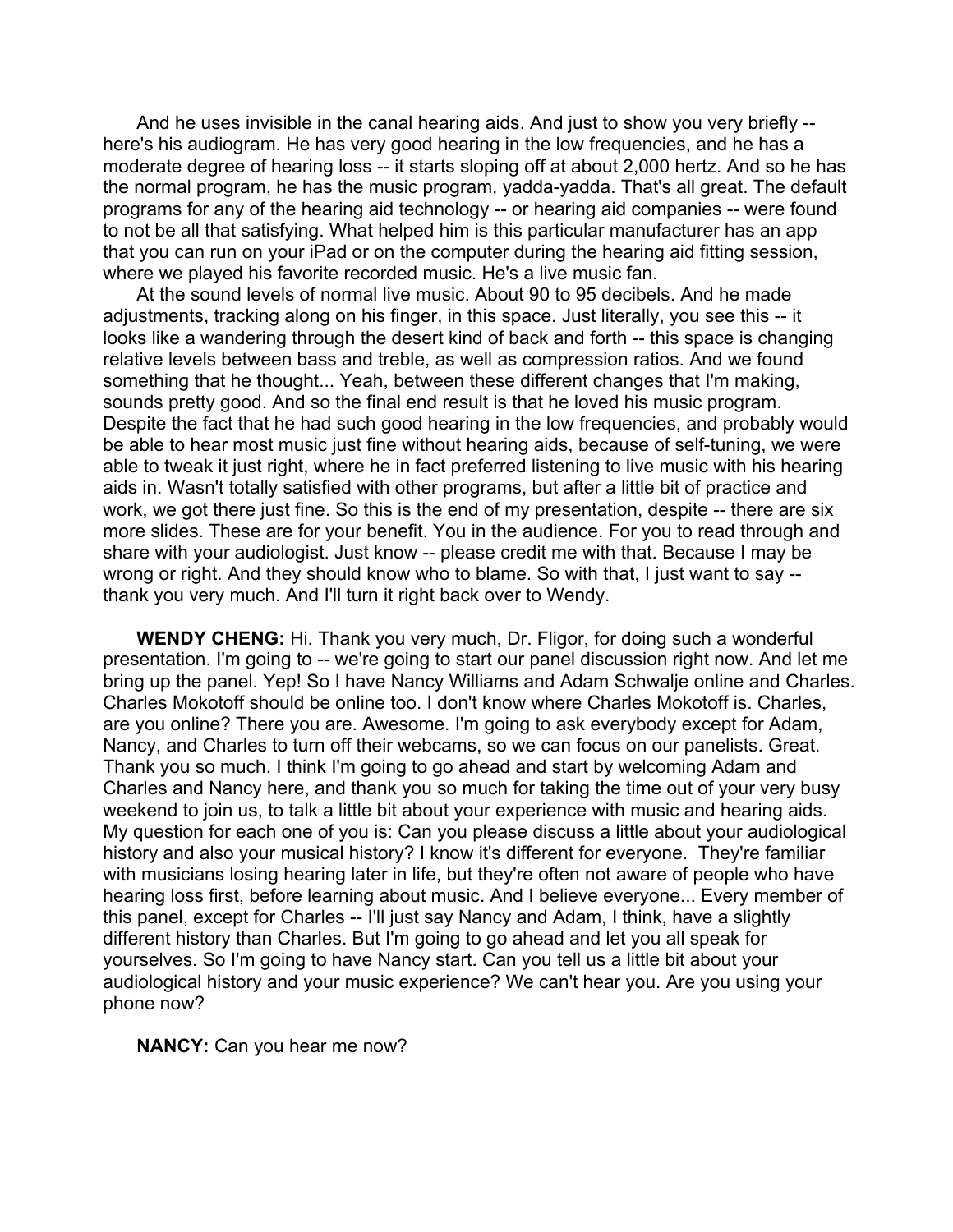## **WENDY:** Excellent. Yes.

NANCY: Okay, great. I would be happy to answer the question. I wanted to start out by saying... How happy I am to be on this panel. I scrolled through the participants and saw some familiar names there. So it's good to be part of this conference. Anything that Wendy puts together is always so much worth the time. So thanks for having me, Wendy. My audiological history and musical history are very much intertwined.

Although, as Wendy pointed out, my family found out about my hearing loss before I actually began studying the piano. My hearing loss is genetic. I have the connection20 gene mutation. And I was first diagnosed with my hearing loss at age 6, although I was probably born with it, in some form or fashion. And at that time, my hearing loss was mild, in the high frequencies only. But nonetheless, the audiologist who diagnosed me at the University where my father taught recommended that I get hearing aids, and my parents, understandably, especially given the time that they were in, were worried about the social impact of their daughter wearing hearing aids, so they declined the audiologist's recommendation.

And meanwhile, at age 11, I started playing the piano. I was immediately smitten by it. I loved it. And when I was on my way to run an errand or do something else, even as an 11-year-old, I would just dash off a few bars on the piano. Practicing was never a problem for me. I always really enjoyed it. But then when I got into junior high school, I had some social difficulties. Ironically, the thing my parents worried about had happened anyway, because I couldn't hear. I wasn't able to hear girls whispering in the lunchroom.

My friends. Whispering is a staple of middle school experience. So I was actually asked to leave a group -- still haven't forgotten this -- because I couldn't hear secrets. And at that point, my parents realized that I needed to be fit with hearing aids. And I only received one. I was 12 years old. And I was very self-conscious. I remember kind of pushing down on the tubes. The behind-the-ear model. I remember pushing down on that tubing, trying to disguise it when I was in school. But it really helped on the piano. Definitely.

Because as Dr. Fligor was pointing out, the range of the piano was much broader than speech. And by the time I got up into the upper two or three octaves, even then I was having trouble hearing without the aids. So I studied the piano very seriously, until I was 16, and at that point, unfortunately, my hearing loss in the piano became intertwined in a way that was very unproductive. And I was asked to quit the piano by my parents, partly for financial reasons, but also because with my hearing loss, I would never be a concert pianist. So one of the things that was most dear to me left my life. And at the same time, I became very ashamed of my hearing loss. Because it was one of those... I felt as though it was the force that had caused me to lose an activity that was most dear to me in life. And I didn't touch the piano for years.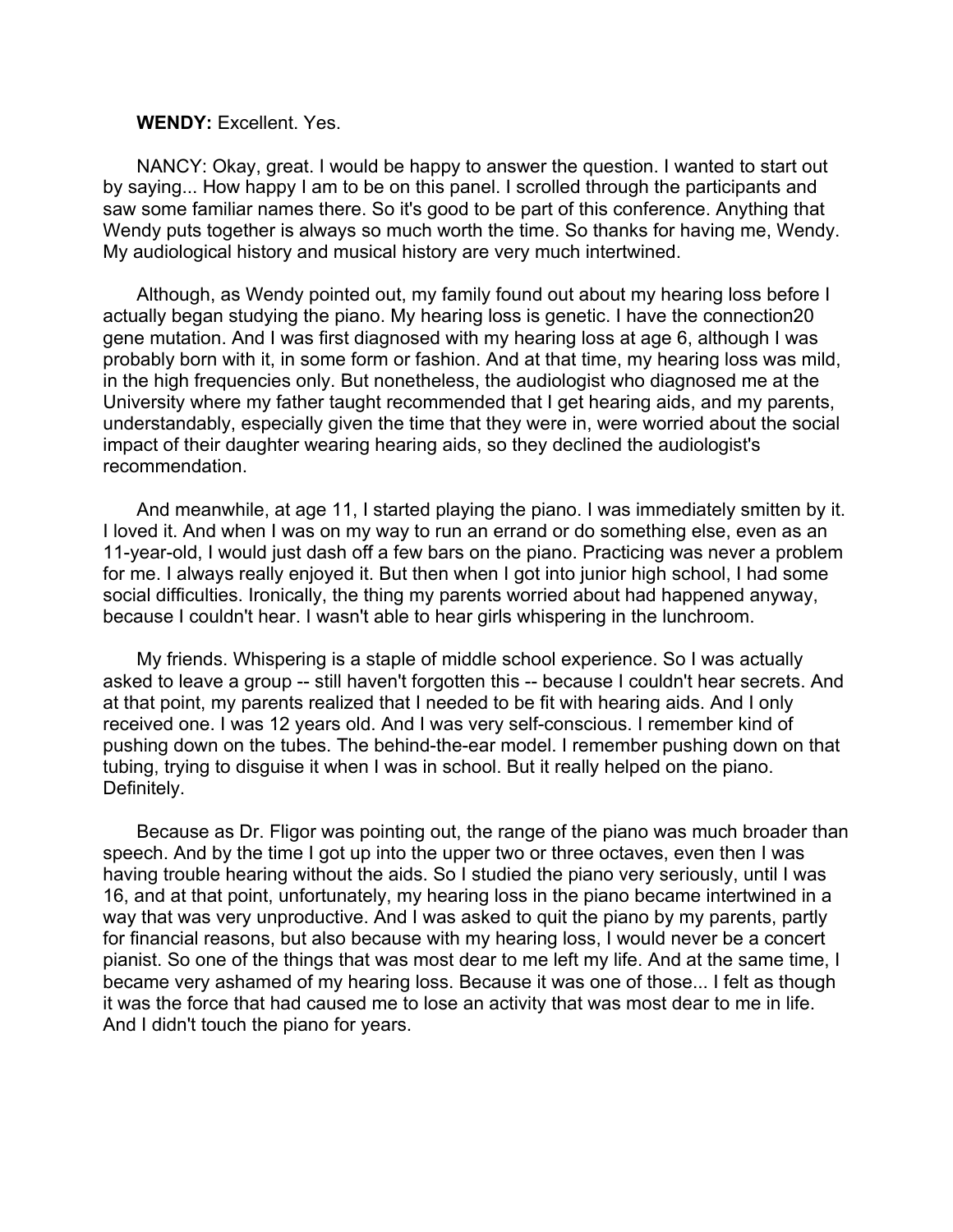And instead, I pursued a business career. And I still am in business today. And meanwhile, my hearing loss, as I've written about -- it started sliding down the audiological chart. I now have moderate loss, sloping to severe in the high frequencies. And all this time, I was progressively better hearing aids. And then in my early 40s, a miraculous thing happened. My son, who has an amazing sense of musicality, started piano lessons, and my husband went with him. And that was the catalyst that drew me back to the piano. It was like falling in love all over again. And I started taking things, and I haven't quit since. I've been taking a weekly lesson, ever since. Performing, and my website, grandpianopassion -- because I felt that for me, in some ways, the piano has saved my life.

And I wanted to communicate all of the joy that I get playing and practicing to others. And I also... I didn't really go public about my hearing loss until after I started publishing Grand Piano Passion for a couple of years. And then I started writing about that too. And now I speak frequently on hearing loss and what it means to be a mother. And a wife hearing loss. To be a musician with hearing loss. And also what it means to be an executive with hearing loss. It's part of all of those worlds. And so I think the music and the hearing loss are very much interweaved, because a lot of times when I speak, I play the piano for people. So that's my story.

**WENDY:** Thank you, Nancy. Adam, can you share your story with us, please?

**ADAM:** Of course. Like Nancy -- first of all, I want to start off also by thanking you, Wendy. These are always wonderful events that you put together. And I really appreciate being a part of it. Like Nancy, my hearing loss is probably congenital. Although I didn't actually discover that until recently. I was diagnosed around 3 years old. 4 years old with hearing loss. And aided quite soon thereafter.

So from about... Until now... At that time, hearing aids were still analog aids. For me, the music started off when I was around 8 years old or so. I had been involved in the music classes, in elementary school, before then, as well. For some reason, and I don't know why -- but I went to my parents and told them that I wanted to play music -- and they agreed to let me go to an event that was happening that night at my school, and I picked cello to start off on. I have no idea why I was attracted to that. I have some idea now, which probably fits in with my hearing loss.

So my hearing loss is a cookie bite loss, which is sort of a cut-out in the middle of the frequency ranges. It's very common for a genetic type of hearing loss to have that picture. So I have some low frequency hearing still, and so probably low instruments like cello were attractive to me for that reason. Soon thereafter, though, the next year, my elementary school choir teacher approached my parents and asked if I would try out for a choir. I can't have been that good of a singer. Apparently she told my parents that she wanted me in the choir. But that sort of started me towards making music a very important part of my early life. In the summers, I would go to music camp, and it became a very important part of my growing up.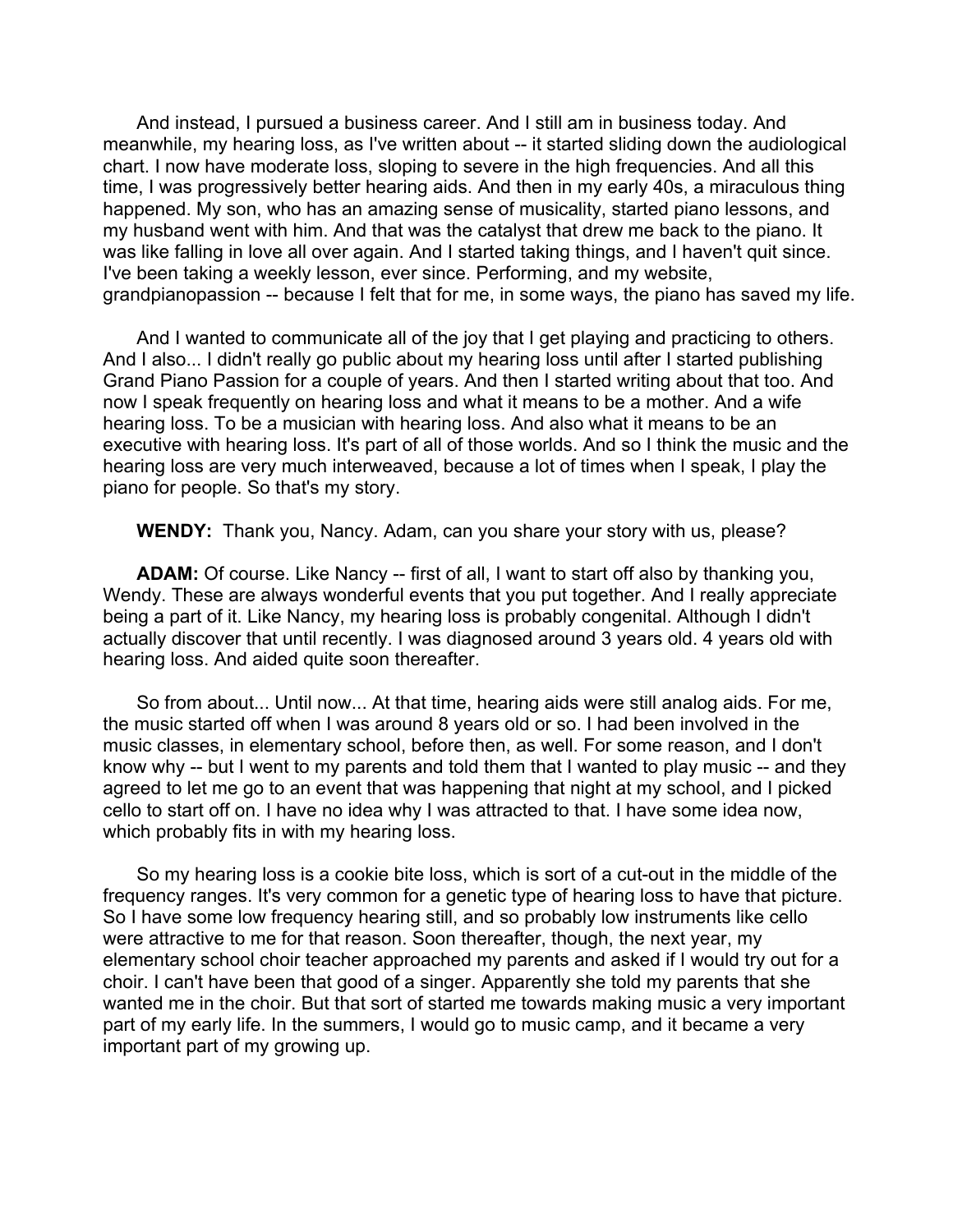Social outlet, in addition to, obviously, a musical one. So in terms of how the hearing loss fit in with that, I wasn't particularly aware of any difficulties that I should have had. At that time. And I asked my parents actually -- what could I do to help to be able to hear music and participate in that way? And they told me that really all I did was to wear the hearing aids and just make little changes, I guess, to the volume, is what I was doing. And I was able to make it through in that way. But music continued to be a huge part of my life, all the way through high school, and then I studied in college the bassoon, went on to be a professional bassoonist, and played in China for about three years, in an orchestra there. But the hearing loss itself, as I sort of progressed up the chain of becoming a professional musician, the hearing loss itself really became more of... More important. And I think... As it became apparent that I really needed to hear a little bit better than I was hearing. So I switched hearing aids, and did a lot of tweaking, and worked with a lot of audiologists, and things like that. In order to make that process work. And that's been a much... Sort of longer process for me. In order to make sure that all that was working.

**WENDY:** Let me cut in for a minute. We're going to talk a little bit about your experience with hearing aids in a little minute. In a little while. But right now, I'd like Charles to share his story. So Charles, thank you for popping back up on video. I was wondering where you had gone to. But I want you to share a little bit about your hearing loss, and how you ended up playing guitar. Thank you.

**CHARLES:** Hi, everybody. I watched myself disappear too. And I've been struggling with this. I'm not sure exactly why. But I'm hoping you can hear me now. My story is... Oh, good, good. My story is similar to Nancy and Adam's. The difference... I was about 15 when I had a sudden overnight loss. And my audiogram today in 2016 looks pretty much the same as it did when I was 15. So it was terrible then, and it's terrible now, but it hasn't gotten any worse. I say terrible. It's basically a severe loss. As bad as 90 in some frequencies. But when I was 12 or 13, I was playing guitar. I grew up in a town where there wasn't much else to do, but play in some terrible rock band or another. That's just about what everybody did, with or without hearing loss. The interesting thing about it -- I think back, I had one analog aid. There wasn't any experience of me going to an audiologist and making the guitar sound better. It just was louder or softer. When I got digital aids, I got obsessed about getting this right. I think as a classical guitarist, no question -- on the panel here, I have the quietest instrument. It's probably the easiest of the three, compared with bassoon and piano, to get things right. But I don't know. I'm a very persnickety kind of guy. Very fussy. It goes with the territory, being a guitarist. If you know any classical guitarists, that's how we are. Not only do I mess around with hearing aids, but I drive audiologists crazy. Basically I've been playing guitar well before, and I didn't let it stop me. That's in a thumbnail where I am now.

**WENDY:** Okay. All right. Thank you, Charles. Getting back to Nancy, here's the second set of questions which is: Can you kind of briefly describe your experiences getting at the hearing aid that was right for you when playing piano? Nancy?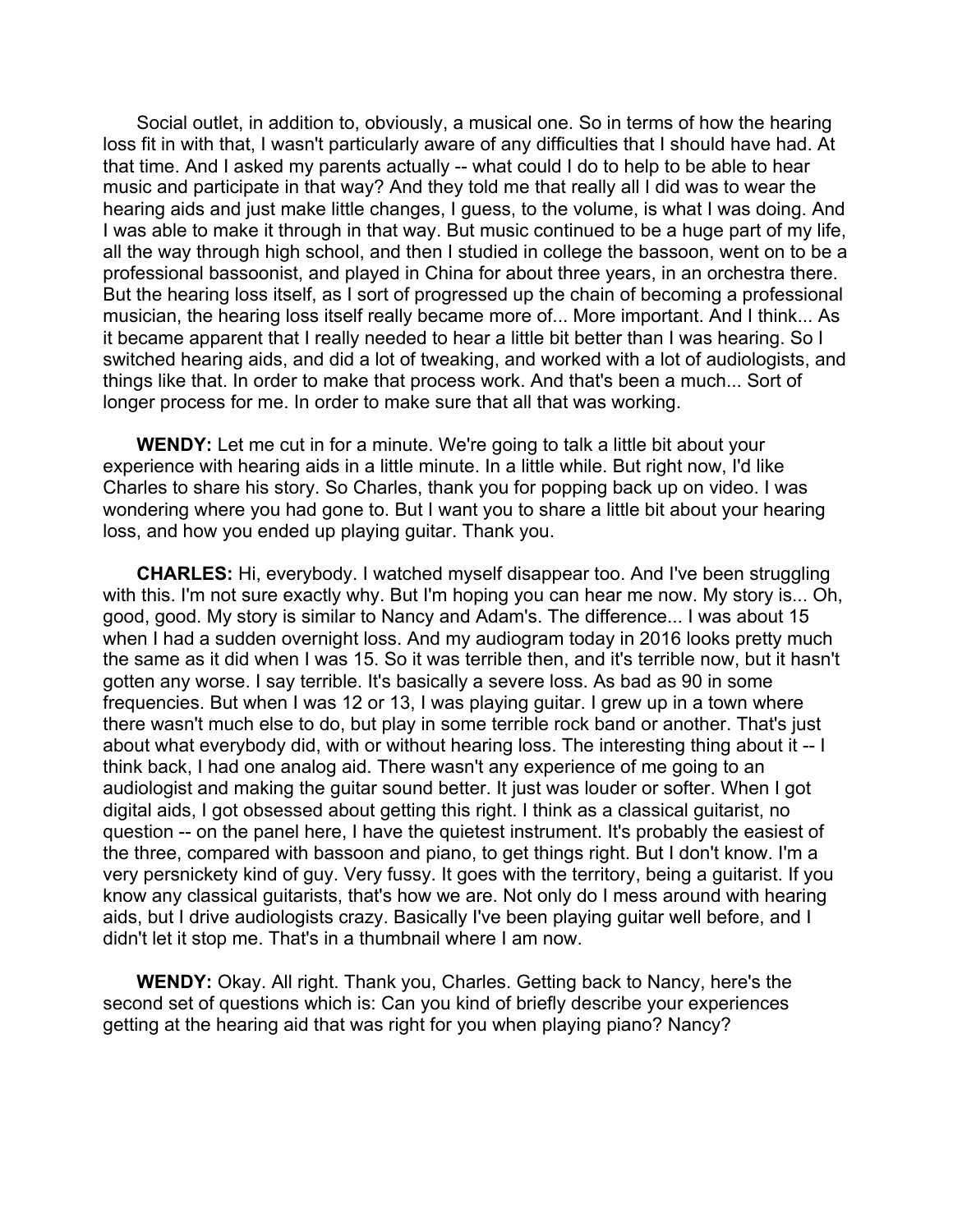**NANCY:** Okay. That is a very good question, Wendy, and I'm not sure whether I still have got this completely right. And while Dr. Brian Fligor was speaking, I was calculating in my mind how feasible it might be to periodically drive up from central Connecticut to get treated by him. Because I think it really is an ongoing process. I currently wear Phonak hearing aids, and I do have a music setting programmed in there. But I actually have three versions of the music setting programmed in my hearing aids. And the first one is the regular music setting. Dampened by 3 decibels. Second one is dampened by 6 decibels, third by 8. And I actually almost always use the third music setting option. Which is the manufacturer's suggested music setting. With compression removed. I'll say more about that in a minute. Dampened by 8 decibels.

And I didn't come up with this idea myself. To dampen the music setting. But I was actually -- I remember reading in the first book that Wendy Cheng edited and produced through the Association -- some recommendations by Dr. Marshall Chasin. Typically the music setting for the manufacturer's music setting is really designed more for listening than playing. And it's often too loud.

So I started experimenting and playing around with that, and it's true what Dr. Brian Fligor says is that most audiologists are not really trained to work with musicians. I had to leave my audiologist, and it took several sessions to convince her that she had to be trying out some of these ideas that I had been reading about from people who specialize in hearing loss. But once we did that, I kind of arrived at those settings that I use.

The other thing is -- and I believe this is unique to Phonak, although I would defer to some of the experts who have already spoken -- is that the music setting for Phonak does use compression. Which makes absolutely no sense at all. So, for example, they may be taking a Bb in a very high octave, and compressing it down to D in another octave. Completely garbling the music. I actually have had some interaction with Phonak, and I'm in touch with one of their top executives.

So I emailed them on this and said -- I'm really concerned. Can you do something about this? And I really haven't heard a definitive answer. But I think as a community, we need to talk about some of these oddities of the music settings that are really quite incompatible with the act of making music. Having said all this, I am now about five years into this pair of hearing aids that I have currently. They're behind-the-ear models. They're the Naida. I believe that's how they pronounce it. So I'm thinking about what my next model should be. And I'm probably going to get a couple of them. And hence... My calculations about whether I go to Boston every couple of weeks to get fitted. So those are the experiences that I've had.

**WENDY:** The hearing aid you're talking about is the Phonak Naida. Phonak works with Advanced Bionics for some portion of their technology for cochlear implants. So I am familiar with the Naida. Adam, what kind of hearing aid do you have?

**ADAM:** Right now I'm using the (inaudible). That was after long periods of trying lots of different manufacturers' aids. With an audiologist who was very, very kind to me.

**WENDY:** Adam, can you say the model and the make of your hearing aid? Because I don't think our captioner got it.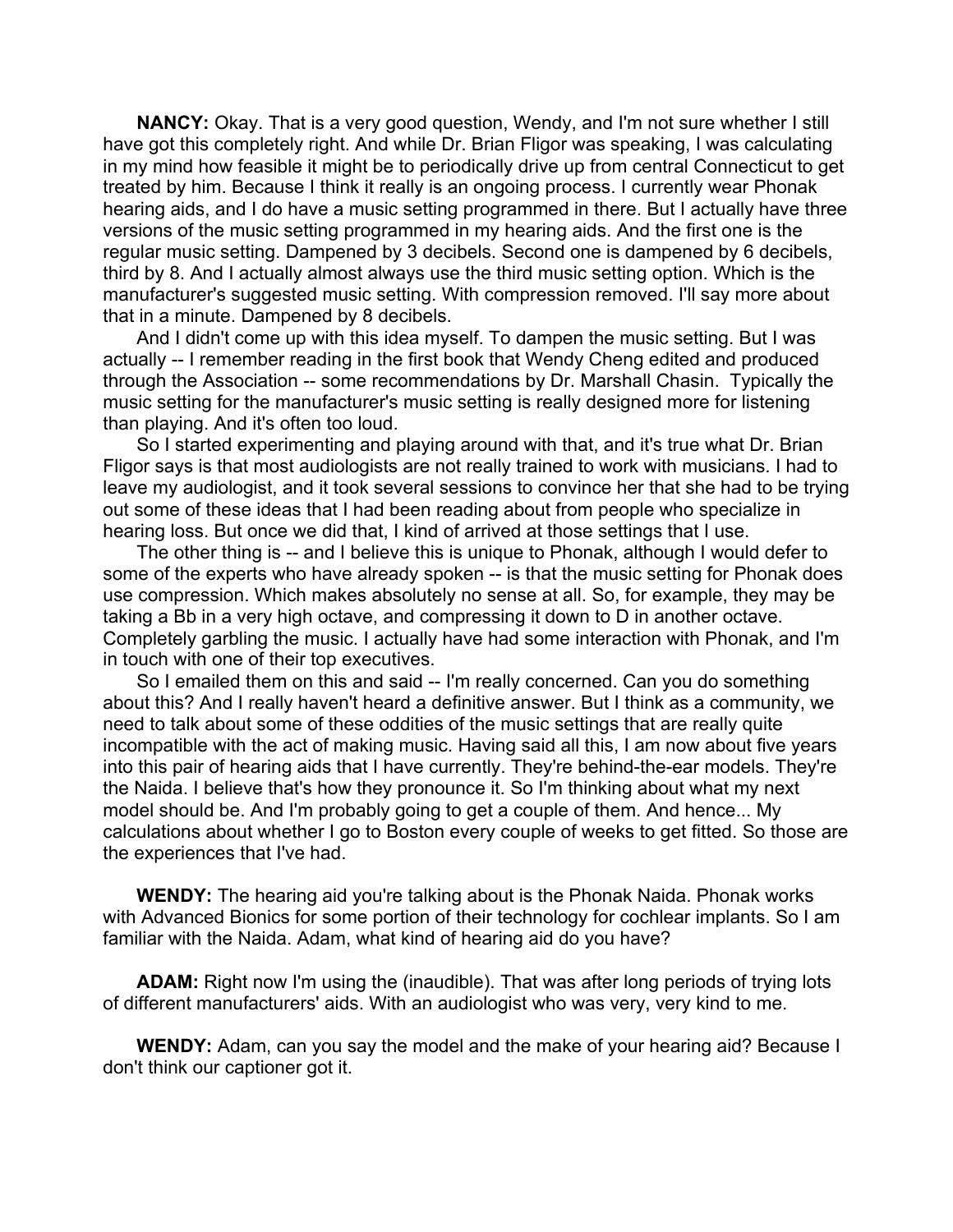**ADAM:** Yeah. I'll actually put it in the message here. It's the Oticon Agil P.

**WENDY:** The Oticon Agil Pro?

**ADAM:** Yeah. So that was after a long period of trying. Before that, probably the most successful with music were older Oticons, the Focus II, and that's what I wore for most of my music career. I'm not really performing anymore. I've left the music profession now. I've been able to make the current aids work reasonably well. And I think that the resources that Dr. Chasin especially has -- that people like that have been giving us - have been tremendously valuable. I've used the scotch tape thing. That really worked well for me. I put some cotton... Well, that worked well as well. Putting some cotton fluff or a piece of ball in the tubing. That really worked for me as well as an attenuator. For me, it's been a real process of trial and error. And also just a tremendous relationship with some audiologists, who were just extremely kind to me. And let me sit around their offices for like a week. Messing around with my settings. So it's been a long process.

**WENDY:** Charles, can you please tell us a little bit about the hearing aids now?

**CHARLES:** Sure. I'm wearing right now the Resound Linx Squared. It's just spelled Linx≤. This year alone, I've tried four hearing aids. I used to use the Phonak Naida, which was just great. I thought it was just great. It was an older one. In the canal. So I waited for the new one to come out, and I could not get this thing to work. I had a great audiologist. We worked together. I will admit that I would say I do about 80% of the work. I come in, I do the research, I bother Marshall Chasin, I bother Brian. They both know me well. I come in, sometimes even after -- I once had Marshall Chasin on the phone with me. It just never worked. And so I moved on to a Starkey aid. Didn't work for me. Then I moved on to a Widex. It's a good hearing aid. But then I got turned on to the Resound thing. Because it's no wires. I can't tell you how wonderful it is to listen to audiobooks and in the car and on the phone without any wires. Because for a while, I was putting in the old (inaudible). And putting these Resounds in for everything else. And I'm giving credit to Brian. He doesn't realize it, but he gave me a tip that made it work. But my process was working with a lot of audiologists, again. Most audiologists... If you want the gory details about what works for me, again, this is for me, my loss, and again, I'm a classical guitarist. Because that's what I care about the most. I'll be happy to share that with you.

**WENDY:** Okay. Thank you very much. All right. So... Okay. So I'm just going to throw it out to you, and anyone can choose to answer. In your experience, what has been the best strategy during your adventure in trying out hearing aids... How do you communicate... What do you do to tell your audiologist to keep working with me until we get it to work? Or are there any other... Is there anything you would like to tell people to use on their journeys with their audiologist?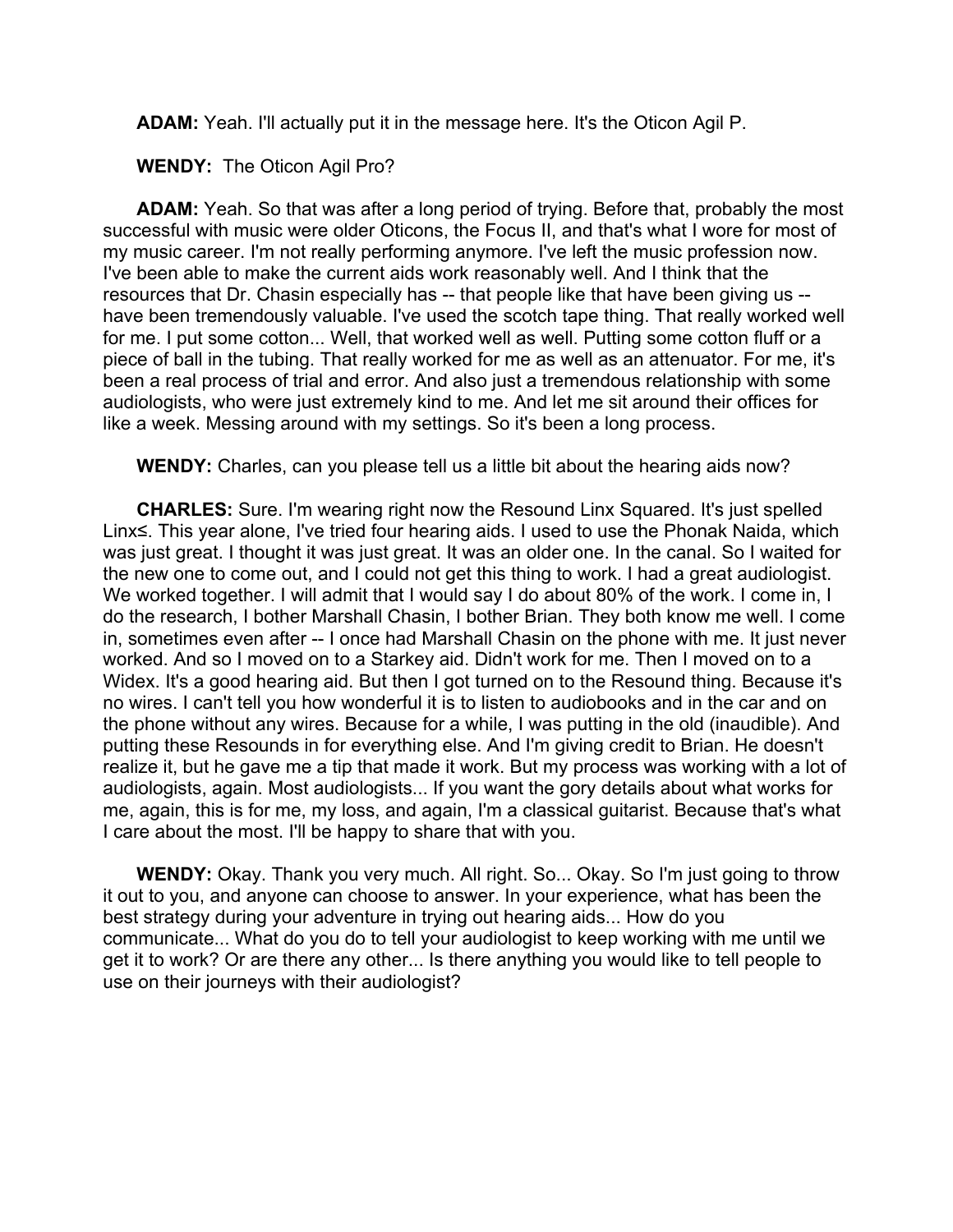**CHARLES:** You know what the problem is? It's vocabulary. You can't just say to the audiologist -- I don't know. That doesn't sound that good. Can you make it better? You have to get very specific. You can get specific about frequency. You can (inaudible). You can help them -- oftentimes, in the very beginning of this, I would say... You need more bass. So they brought the bass up. I went home and I realized that it just completely blew the top end up. I can't hear any of the notes on the top. So I go back, and I think a lot of it is... You need to be educated. I don't know... Very few audiologists... Two of them are probably on the phone here. Marshall Chasin and Brian. But other than them, most of them -- you're going to have to do the work. So that helps the most. Basically studying.

**WENDY:** Okay. Nancy, Adam, do you have anything to add?

**NANCY:** I do. I totally agree and underscore with what Charles has said. And I think once you've educated yourself, the question is: How do you use your audiologist as a partner in your journey to hear music better? Ideally, you would be able to set the expectation at the time you purchase your hearing aids to make sure that they understand that you are a musician, that you may be coming back frequently for tuning, and changes, as you explore how these aids sound, when you play the piano, or the classical guitar, or the bassoon, or whatever it might be. And I think, just like anything, you get what you pay for. So having an audiologist who may charge more for the hearing aids, but has unlimited visits, if that works for your particular financial picture, could be a way to go, because you're able then -- it works with their model and they're okay with you coming back frequently to make those changes.

**WENDY:** Okay. Thank you. Well... At this point, we're going to change the space of this conference. So that we can have question and answer. And I'm going to say anybody who wants can type in questions on the Q and A. And if anybody decides that they also want to show their faces, they're welcome to. So I'm going to turn on my webcam for now. Okay. So anybody who wants can see me... And if you have questions to ask, just type it in the Q and A box. And hopefully one of our panelists or our audiologists can answer. So while we're waiting for people to ask questions -- and I don't know if anybody has questions. But they're welcome to type in a question. Otherwise... Okay. Okay. So...

**DR. FLIGOR:** I was going to jump in and just say very quickly -- you three panelists -absolutely fantastic. You are far too kind to me and Marshall Chasin. You are more than welcome to have Marshall Chasin on the phone with your audiologist any time you want.

**DR. CHASIN:** Thank you, Brian, for volunteering me. But it is true that it's a mutual situation. The musician can't just come in and say -- it doesn't sound right. Charles and everyone is quite right on that. The jargon has long kept us apart. And there's no reason it should. So I think conversations like this are excellent. Thank you.

**CHARLES:** It also helps to travel to Toronto and take Marshall Chasin out to lunch. That's something I did once as well.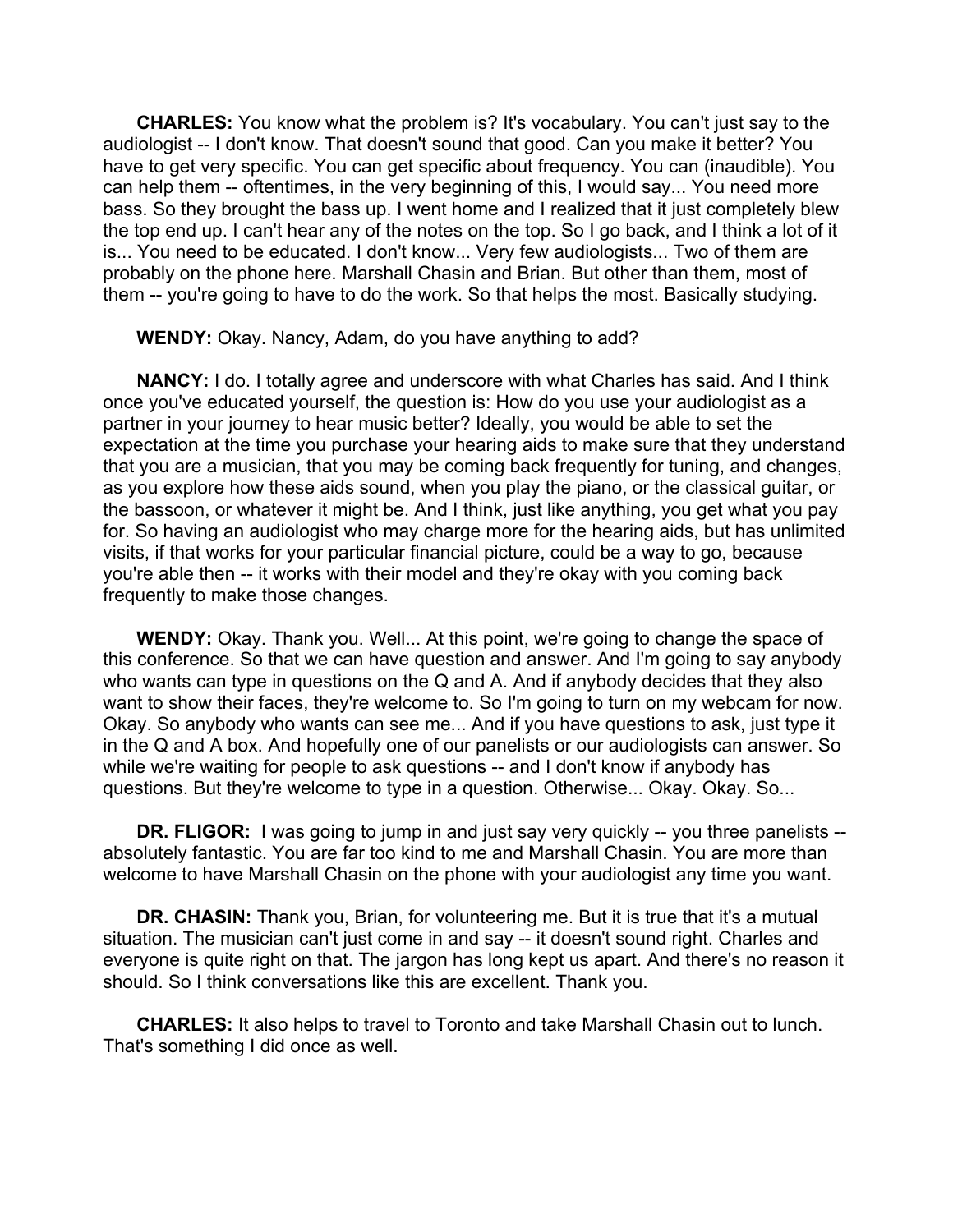**NANCY:** I was in Toronto for the CHAA conference a while ago. It was a wonderful fitting.

**WENDY:** People are having trouble with the Q and A pod, so I'm going to go ahead and pop up the chat box. And anybody who wants... I never tried the Q and A while I was in training, before using this platform. People can actually try typing in something. I hope this works. Although we might have to wait a little bit for people to type in questions. There was a question earlier about... Did anyone try using the iPhone compatible hearing aids? I don't know if these hearing aids are iPhone compatible. So can Marshall Chasin or Brian give us an idea of which are iPhone compatible?

**DR. CHASIN:** At this point in time, November 2016, there are three manufacturers. Oticon, Resound, and Starkey. There should be other ones coming down the pipeline. I'm sure they will be. We have a very large community called the American Academy of Audiology. And that's usually in the spring. And that's where... It's like the new thing. I see more manufacturers going that route. The only drawback I can see, and has been noticed in the literature, in the clinic -- when you use an iPhone or anything unconnected, Bluetooth is a very high energy system. They really try to dissuade people from using the smaller batteries. The battery life can degrade from over 100 hours to probably just over 10 hours, if you use it a lot. So there is that problem. They're also working on trying to improve Bluetooth with the low energy version, but even that is problematical. Brian? Any comments?

**WENDY:** Thank you, Marshall Chasin.

**CHARLES:** I think I'm the only one on the panel who's using it right now. I just plugged in because of the iPhone. The batteries have been fine. The experience has been fantastic.

**WENDY:** All right. Tom Webb -- I think this is for Marshall. He asked: Do you have any suggestions for my audiologist on setting up the Starkey Muse?

**DR. FLIGOR:** Talk to this guy. I just volunteered Marshall.

**DR. CHASIN:** Thank you, Brian. The check is in the mail. I've had some experience with the Starkey Muse. I can't find out anybody that can definitively tell me how the Starkey Muse functions. I could be wrong about this. But my suspicion is that it cannot handle the louder inputs characteristic of music. And that the ads going along with it, showing sexy musicians, are nothing more than advertising. That's my suspicion. I'm not sure. Nobody -- none of the engineers can give me a straight answer on how the Muse does work. I've personally never done any studies with the Muse. So it's one of the reasons that in my example I gave you earlier, Starkey was not among them. It could work, but nobody seems to know how to convey that to me.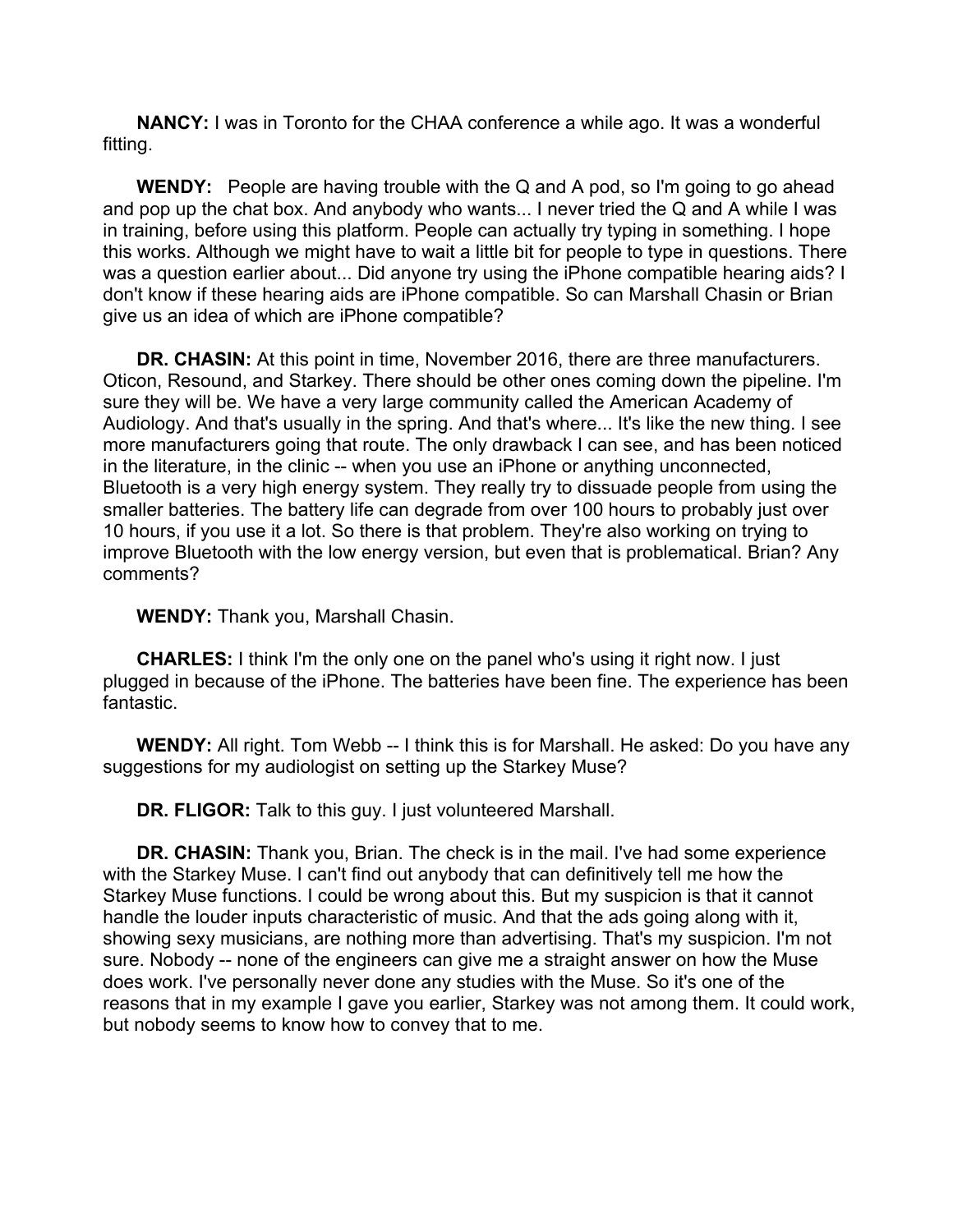**DR. FLIGOR:** I've trained on the Muse. The peak input level is about 107 decibels. You can call the manufacturer to get what the peak input levels are. Their self-adjustment is an option for that, and I would simply just recommend that you bring in your instrument, or even probably more likely... Bring in a recording of yourself. And play it back on a very high resolution stereo. At a level that approximates your normal performance level. Whatever level you're at in your own ear. And use them only.

**WENDY:** Okay. That's very helpful, Brian. Okay. So Janice wants to know... She has a question regarding tweaking the hearing aid to better hear the higher notes on the piano. I'm not getting the right vibration for the upper few notes. The hearing aids are fine otherwise. I need to know what to ask my audiologist to get it to sound better. She has a Widex Super440 Digital. So do you want to give Janice any suggestions?

**DR. CHASIN:** If it's the Dream or more recent Unique Widex model, it should be able to handle the higher levels at the front end. More is less. In other words, if you artificially create more amplification there, so that these sounds would be audible, it would be in the region of the ear that would take the higher frequencies and move them to lower frequencies. That would work, of course, for speech. But as I said earlier in my talk, if you use it for music, you destroy the entire structure. People get benefit from decreasing the amount of amplification in the damaged region. Brian, do you agree?

**DR. FLIGOR:** I'm giving a thumbs up to that, Marshall. Just giving the thumbs up to that. And this actually speaks to having the compression... The sound level compression and frequency compression... Some of the manufacturers, and Phonak is one of them, sets a frequency compression, because depending on how much hearing you have above 2,000 hertz, that frequency compression can be a fantastic help to understand what people are saying. And it is godawful for music.

As Marshall Chasin was saying. Because it just really messes up the harmonic structure. So for Nancy, I am not your audiologist. And I am not giving you audiological advice. This is for general teaching. But have a separate without frequency compression. They call it (inaudible). Recover. Turn off recover. In this particular individual, talking about those upper notes, I would, again, not knowing what her hearing loss is like... It may be better to reduce the amount of gain for those high frequencies, rather than increase the gain.

**WENDY:** Okay. Kathleen has a question.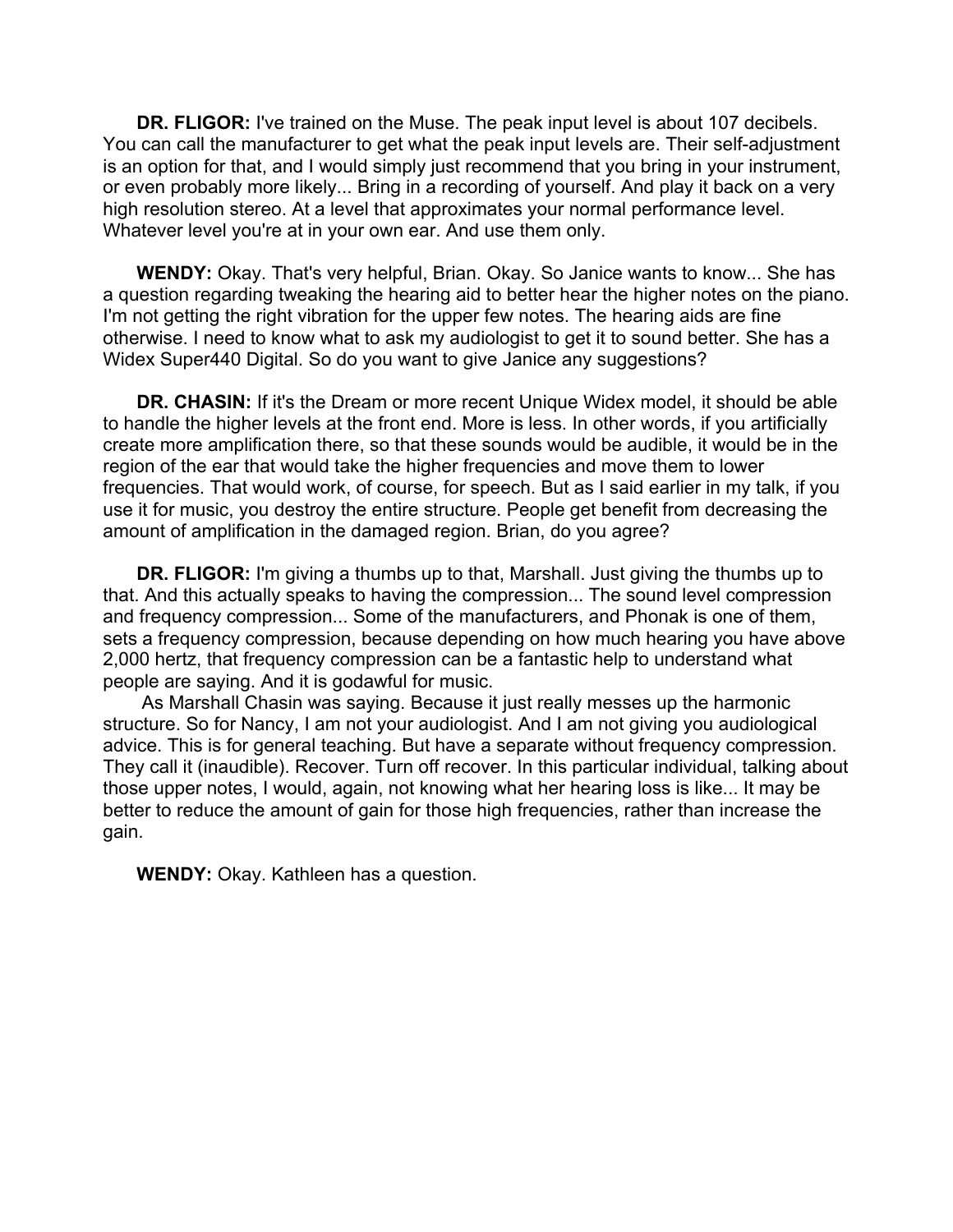**DR. CHASIN:** It might make it worse. We call that a dead region in the cochlea. A cochlear dead region. That was actually propagated by -- I know Brian had mentioned in his talk -- Brian Moore, another Brian, and Brian Moore has a special test called the TENS test. Clinically what I do in my clinic -- I have a piano in my office. And although quite frankly, any piano or even one of those Casio -- old electronic keyboards from the 1980s - and what I have my clients do is they go up in semi-tone intervals, white, white, black, white, black, and on up... And they stop -- is the sound different? That's great. But if it's the same, that's an indication of a dead or severely damaged region of the ear. And the audiologist, when programming the instrument, should stay away from that area. This is something you can do at home on your own piano if you do have one. It's best to stay away from that region. That would be consistent with a dead region in your cochlea.

NANCY: Could I jump in with a follow-up question to what Marshall is talking about, Wendy? Would it make sense for those of us who are in big metropolitan areas...

(audio disconnected)

(reconnected)

**WENDY [reading question from chat box]:** I have tonal distortion without using hearing aids. I use a custom fit ear plug with a 9, 12, or 15dB filter, depending on the situation. Are there any hearing aids or settings that could help her? I don't understand the question, but I'm hoping one of you do.

**DR. CHASIN:** She just described what sounds a lot like a cochlear dead region. In many ears, that's a type of a syndrome many people have, that give them severe or moderate hearing loss but very poor discrimination, there's usually a lot of damage to the nerve endings in the cochlear, and any amplification there can be problematic. I've suggested that to my other clients. You just remove it from the equation. So you use an ear plug that takes it away completely. But that's most likely what that is, and there's not a lot you can do, other than to avoid that region of the ear. Or in her case, you can plug it up. She can also use what we call a crossover or bicross hearing aid, where you plug up the offending ear, but you can fool the ear into thinking it's hearing, by routing the sound to your slightly better ear, through a wireless signal. And that's called a CROSS or BICROS. It sounds for contralateral (inaudible) of signal. It was invented in 1966 by Earl Hartford, who just passed away in the last month. A brilliant idea. Brian, any suggestions?

**DR. FLIGOR:** Yeah, we were breaking up quite a lot. Are you all able to hear me any better?

**WENDY:** I can hear you. We're fine. We're fine.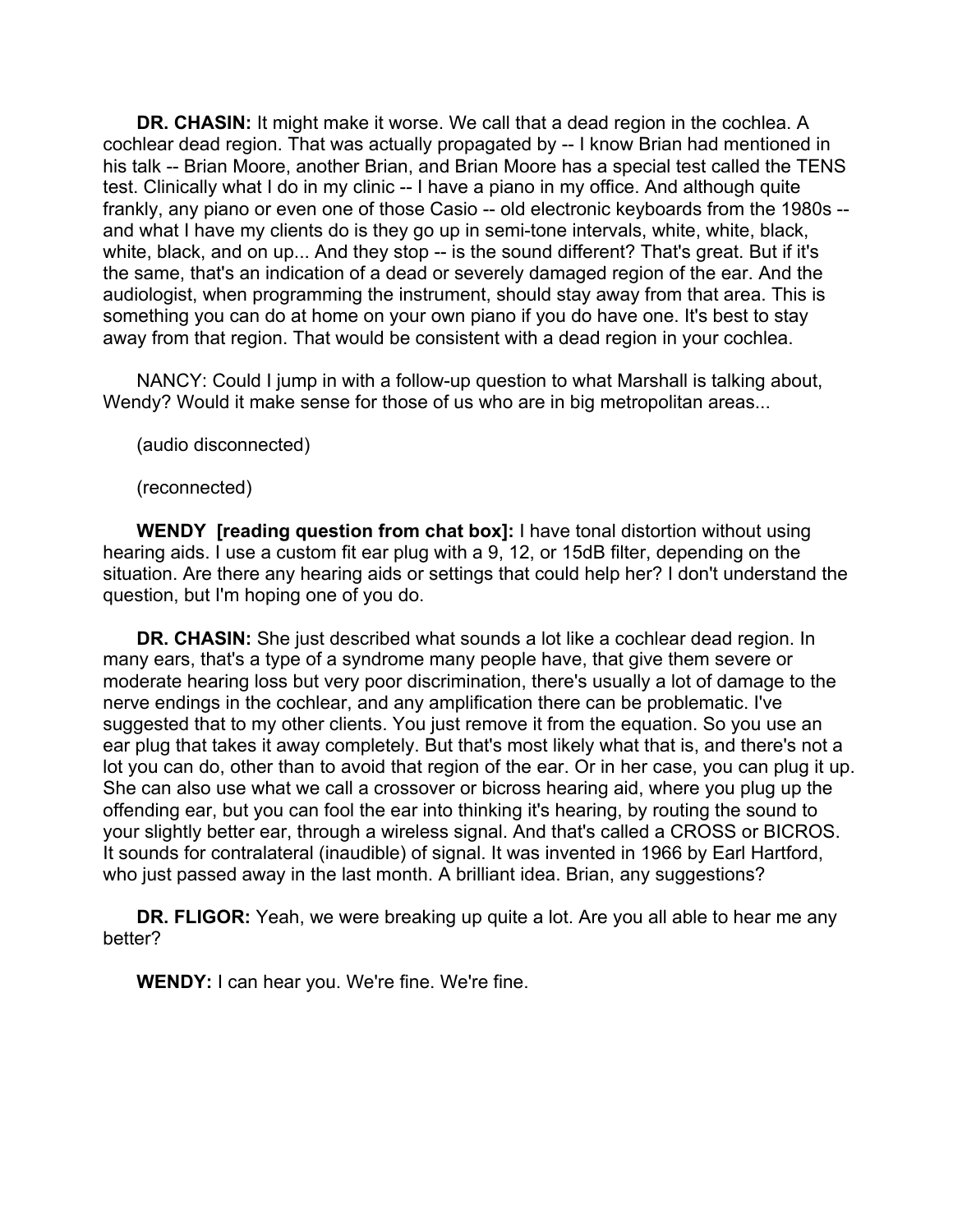**BRIAN:** Okay. So what I was understanding from Marshall Chasin's description with the individual who said that without hearing aids, when she hears certain tones, it actually has a distortion to it. I wonder if that actually has a loudness component to it as well, in that if it sounds cleaner, and it gets louder and louder and louder -- it actually starts to distort. That is something that does happen occasionally. What I'm thinking of is something called diplacusis. And this can have a loudness component to it, such that at some softer level, the tone is clearer, and as it gets louder, it starts to have more of a splatter, across the area of the cochlea that has the damage. And in that case, I would actually think about using...

**WENDY:** Actually think about using what?

**DR. FLIGOR:** Sorry about that. I got a little disconnection thing. I'm going to jump back in with you guys. But... Using a hearing aid called -- sorry. Not a hearing aid. It's... The Etimotic Research Music ProElectronic Hearing Protection Device. Etimotic.com, and look up MusicPro. Because that'll attenuate the higher sound levels, and it actually has a little bit of a boost for the softer sounds. So that might be a little bit of an option for some folks. It does have a -- it's an analog circuit. So it tends not to have some of these issues that we talked about with the distortions from digital signal processing.

**DR. CHASIN:** Quite right. The thing he just talked about is called a K-AMP. And it's a 1988 analog technology, and we're constantly playing catchup to that problem we had solved in 1988.

**WENDY:** Okay. We are running a little low on time, so I'm going to summarize a question that some of our singers have. Dawn Mollenkaupf was asking that... If you talk about playing an instrument while getting ear molds made. If I'm a vocalist, should I sing? So that's a very good question. You know? If you're having an ear mold made, what do you do?

**DR. CHASIN:** I'll let Brian answer, since he's working in that domain right now, but it was Bob Olivera, back in 1987, in a magazine called Ear and Hearing, and he was able to demonstrate that it's the front part, the anterior part, of the ear canal that moves as you open and close your mouth. And you can verify that by sticking your finger into your ear and opening and closing your mouth. You can see the back part, top, and bottom don't move, but the front part does move forward and back. So a singer should find the widest they open their mouth and keep it open for at least two or three minutes of an ear mold impression, and you'll get a very nice seal on the front part, the anterior part of the ear canal. Brian, that's your area now with Lantos. Maybe you can add something.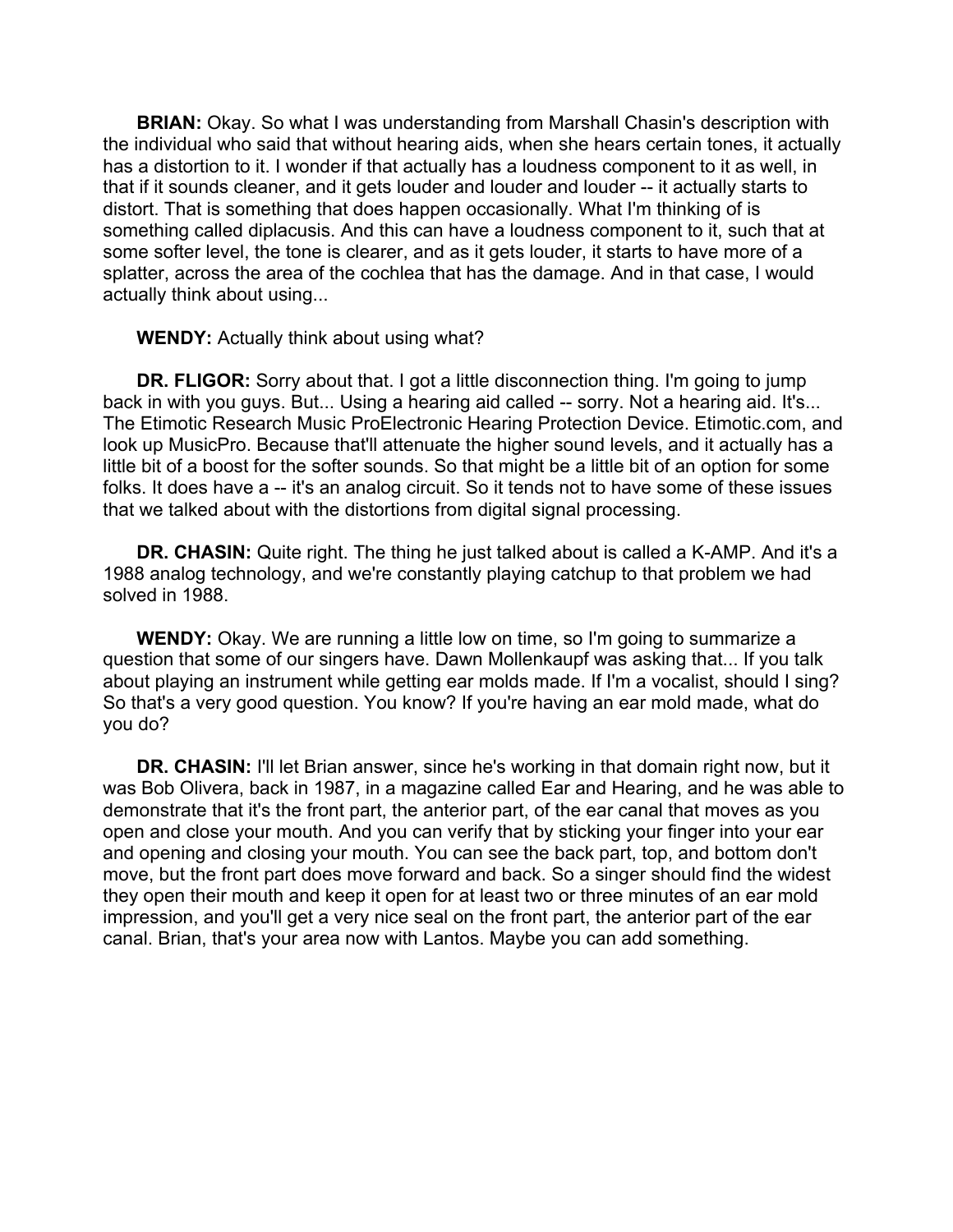**WENDY:** I am going to... I'm scrolling through all of these... Yeah, one more question. It has to do with -- and this is not necessarily related to hearing aids, but someone asks - do you have any suggestions for choir conductors who must listen to a choir, and then successfully field a question from the back row? And I thought that was a very interesting question. But I almost think... I actually conduct a very small bell choir at work. We have eight people. Fortunately my bell choir is very close to me, because we're all seated in a very crowded conference room at work. But I think when you are conducting an actual choir, at a church or somewhere where the distance between the conductor and the singer is farther away, I almost think the conductor is going to have to use an assistive listening device. But I would be willing to hear what Marshall Chasin and Brian think about that. Or anybody else.

**DR. CHASIN:** Do you want to go first, Brian?

**DR. CHASIN:** I think Brian had a wonderful suggestion last time. The MusicPro. From Etymotic Research. It gives a slight amplification for soft sounds and makes louder sounds softer. It's in your ear, and that will assist you with hearing. Brian, any input? I think we've lost Brian.

**DR. FLIGOR:** Yeah, no. Sorry about that, Marshall Chasin. I can hear through my computer audio. But I couldn't hear other people through my telephone audio. I was muting one to the other. So I apologize. I missed some of the previous questions around the shape change of the ear canal. You're welcome to email me after the fact. But then Marshall Chasin, you were talking about... Now I believe that being able to hear from the back row -- is that correct?

**DR. CHASIN:** Well, actually, the question was more of a comment.

**BRIAN:** One second.

**DR. CHASIN:** It was more of a comment. The woman thought that your talk was the best talk she had ever heard in her life, and she thinks you're pretty sexy. Something like that. And then she went on and asked specifically about the choir director who could hear the choir, but during a break would be able to address a question from far back in the back row. And I talked about the suggestion you had made, with the Music Pro Amplifier, from Etimotic Research. And now it's your turn.